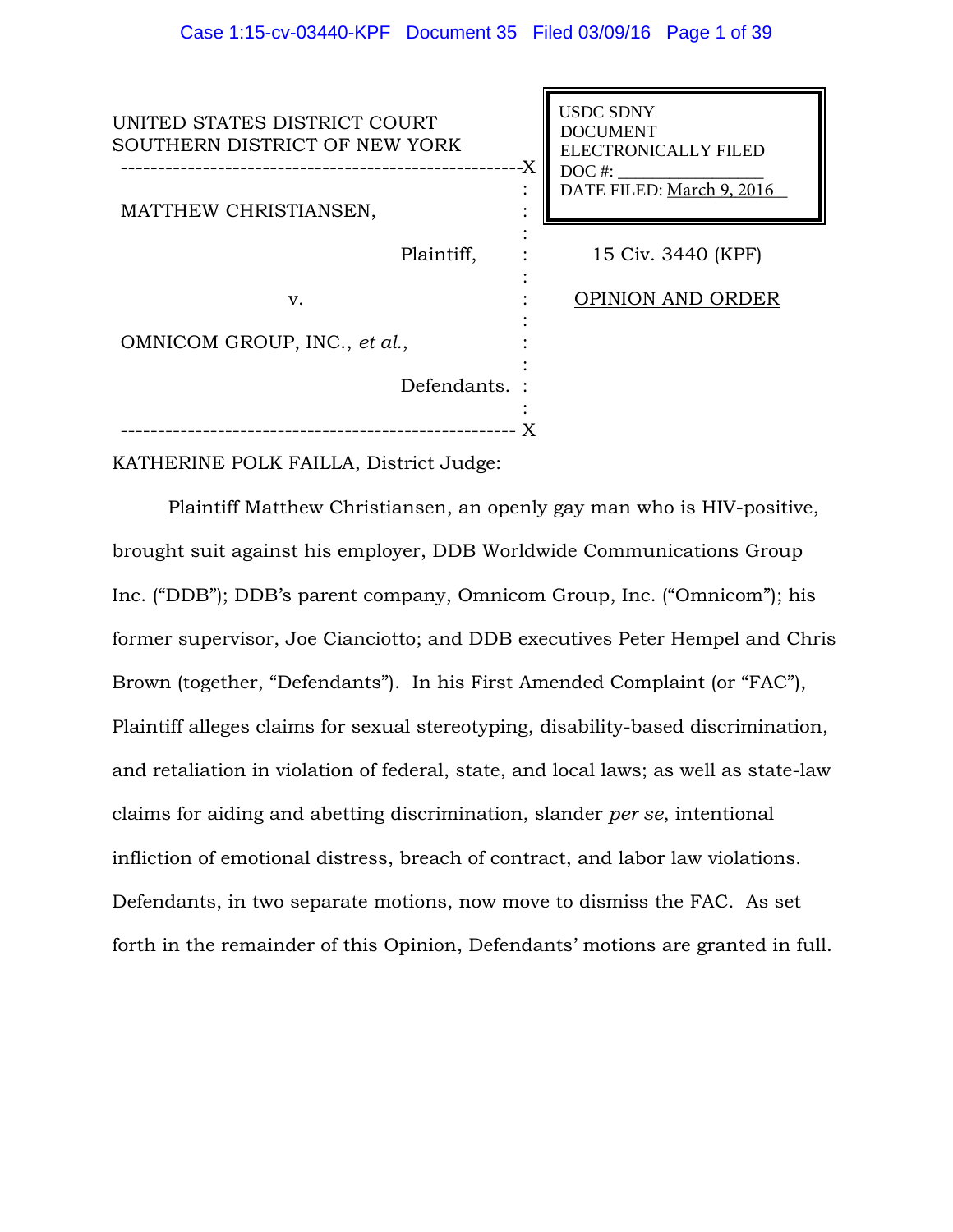## **BACKGROUND1**

## **A. Factual Background**

In April 2011, Plaintiff Matthew Christiansen began working as Associate Creative Director for the marketing communications firm DDB, a subsidiary of the global marketing network Omnicom. (FAC ¶¶ 17-18). From the start of his employment, Plaintiff worked under the supervision of Joe Cianciotto, who in turn worked under the management and supervision of Chris Brown and Peter Hempel. (*Id.* at ¶ 19). According to the FAC, Cianciotto frequently taunted and harassed both male and female co-workers, with behavior ranging from public name-calling, to telling a co-worker that "if he [Cianciotto] were gay, he'd like to have gay intercourse with him," to throwing a soda can at an employee. (*Id.* at ¶ 30). Plaintiff is an openly gay man, and alleges that Cianciotto subjected him to ridicule and abuse almost immediately due to Cianciotto's animosity toward homosexuals. (*Id.* at ¶ 2). Other employees had previously complained to Hempel, Brown, DDB, and Omnicom about Cianciotto's behavior, but "their

 $\overline{a}$ <sup>1</sup> The majority of the facts contained in this Opinion are drawn from Plaintiff's FAC (Dkt. #4), and are taken as true for purposes of this motion. *See Faber* v. *Metro. Life Ins. Co.,* 648 F.3d 98, 104 (2d Cir. 2011) (when reviewing a complaint for failure to state a claim, the court will "assume all well-pleaded factual allegations to be true" (internal quotation marks omitted)). Additional facts are drawn from documents relied upon by or integral to Plaintiff's FAC; these are attached as exhibits to defense counsel's declaration, and are referred to as "Feinstein Decl. Ex." (Dkt. #23). *See Chambers* v. *Time Warner, Inc.*, 282 F.3d 147, 153 (2d Cir. 2002). For convenience, the brief filed by Defendants DDB, Omnicom, Hempel, and Brown — in which Cianciotto joins — in support of their motion to dismiss (Dkt. #21, 22) will be referred to as "Def. Br."; Plaintiff's opposition (Dkt. #30) as "Pl. Opp."; Plaintiff's supporting exhibits (Dkt. #29) as "Lask Decl. Ex."; and Defendants' reply brief (Dkt. #31) as "Def. Reply." Defendant Cianciotto has additionally submitted a separate motion to dismiss and corresponding reply (Dkt. #24, 25, 33), which are referred to as "Cianciotto Br." and "Cianciotto Reply," respectively.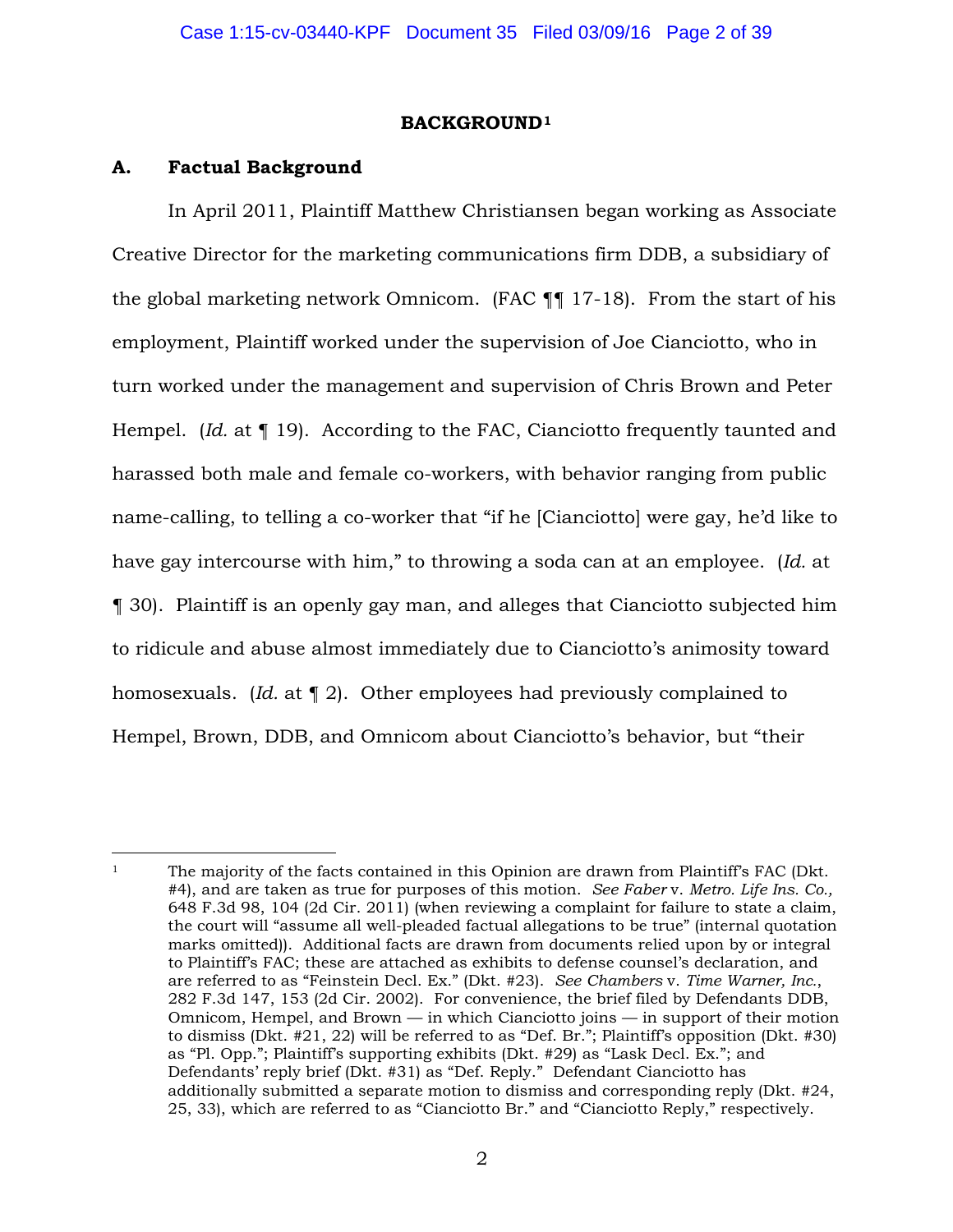### Case 1:15-cv-03440-KPF Document 35 Filed 03/09/16 Page 3 of 39

complaints to human resources and management were ignored for years." (*Id.* at ¶ 30 p.6).

Plaintiff alleges several instances of harassment specifically targeted at him. Shortly after Plaintiff began his employment with DDB, "Cianciotto became openly resentful and hostile towar[d] Plaintiff because of his sexual orientation." (FAC ¶ 33). This hostility was expressed in May 2011 through two drawings by Cianciotto on a company whiteboard: Both featured a shirtless, "muscle bound" Plaintiff, and one of the two images placed Plaintiff's torso on the body of a four-legged animal "with a tail and penis, urinating and defecating." (*Id.* at ¶ 34 & Ex. B). A third whiteboard drawing by Cianciotto, displayed in DDB's office space in June 2011, depicted Plaintiff naked, with an erect penis and exaggerated muscles. (*Id.* at Ex. B). The picture includes an air pump being manned by another employee and attached to Plaintiff's wrist, with text next to Plaintiff reading "I'm so pumped for marriage equality," while text by the other employee says, "I fucking hate being pumped." (*Id.*).

In July 2011, Cianciotto produced and circulated to the office an edited version of a poster for the movie "Muscle Beach Party," superimposing pictures of employees' faces onto the bodies of the swimsuit-clad characters. (FAC ¶ 34(D) & Ex. B). Plaintiff's face appears on the body of a woman, dressed in a bikini and reclining on her back with her legs in the air, in what Plaintiff describes as "the gay sexual receiving position." (*Id.*). Plaintiff alleges that an image of this poster was posted on Facebook, and — despite multiple requests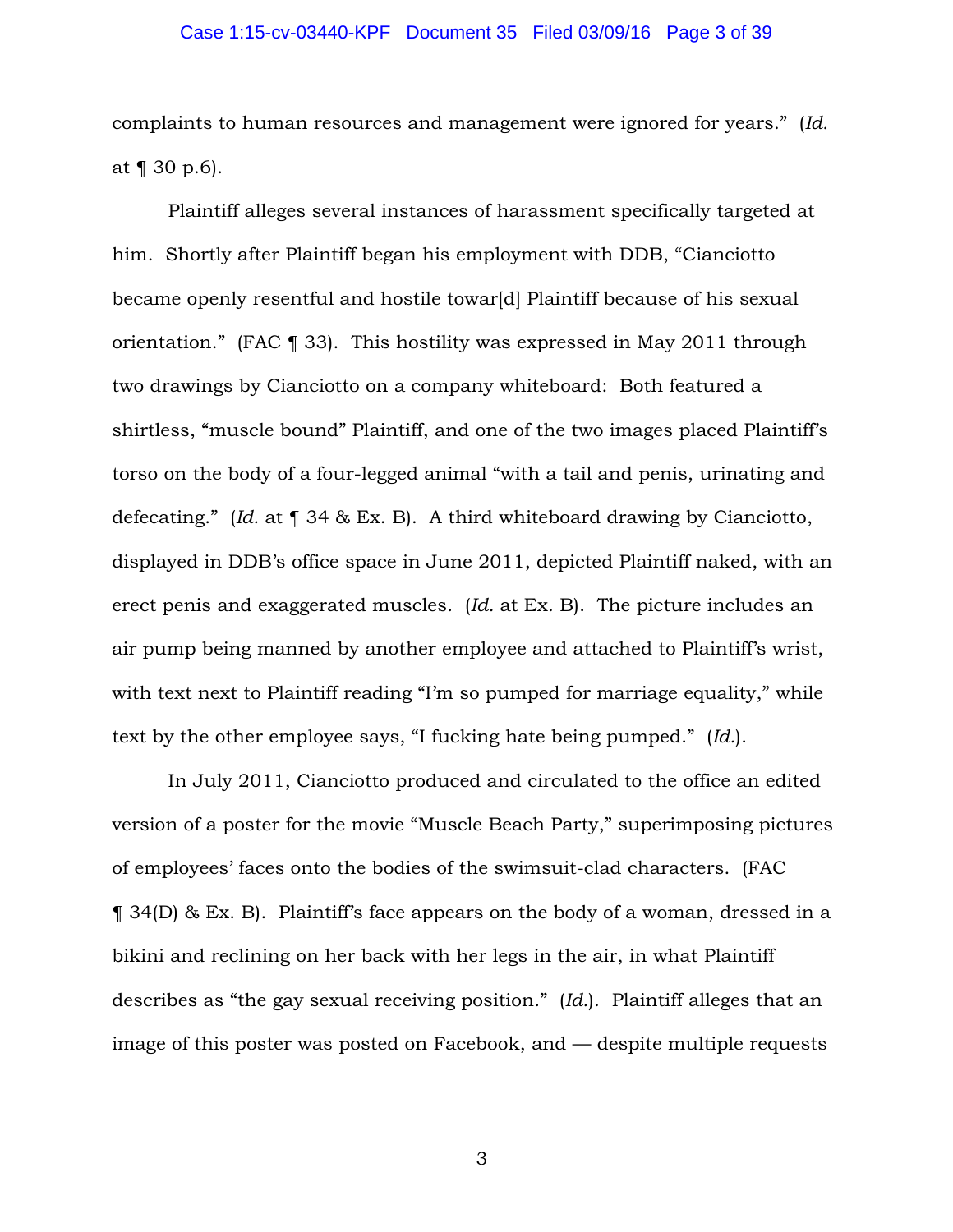### Case 1:15-cv-03440-KPF Document 35 Filed 03/09/16 Page 4 of 39

from Plaintiff in October and November 2014 that it be taken offline — was not removed until January 2015. (*Id.* at ¶¶ 54-56).

In addition to the four images described, Plaintiff alleges two episodes of verbal harassment. In October 2012, Cianciotto invited employees at a meeting to play a game of "Name that Tune." (FAC ¶ 30 p.8). One employee guessed incorrectly, after which Plaintiff correctly named the song; Cianciotto then turned to the first employee and asked how it felt to be "beaten out by the gay guy." (*Id.*). Cianciotto then proceeded to tell Plaintiff that his "muscles [were] big," saying, "Everybody look at Matt's muscles." (*Id.* at ¶ 30 p.7). Plaintiff further alleges that several months later, at a large meeting in May 2013, a fellow employee coughed, prompting Cianciotto to comment that he too was feeling ill. (*Id.*). Cianciotto then turned to Plaintiff and added, "It feels like I ha[ve] AID[S], you know what that's like[,] Matt?" (*Id.*). Plaintiff alleges, upon information and belief, that DDB, Omnicom, Hempel, and Brown inferred that Plaintiff had Acquired Immunodeficiency Syndrome ("AIDS") from a combination of (i) the fact that he is gay, and (ii) Human Resources records reflecting his high monthly health insurance costs, and that they then shared their inferred diagnosis with Cianciotto. (*Id.* at ¶¶ 42-43).

On or about June 26, 2013, Plaintiff met with a representative of DDB's Human Resources Department to complain about Cianciotto's behavior. (FAC ¶ 47). Following this meeting, Cianciotto approached Plaintiff to ask whether Plaintiff had reported him to Human Resources. (*Id.* at ¶ 48). Cianciotto then explained to Plaintiff that he had "a severe phobia of communicable diseases,"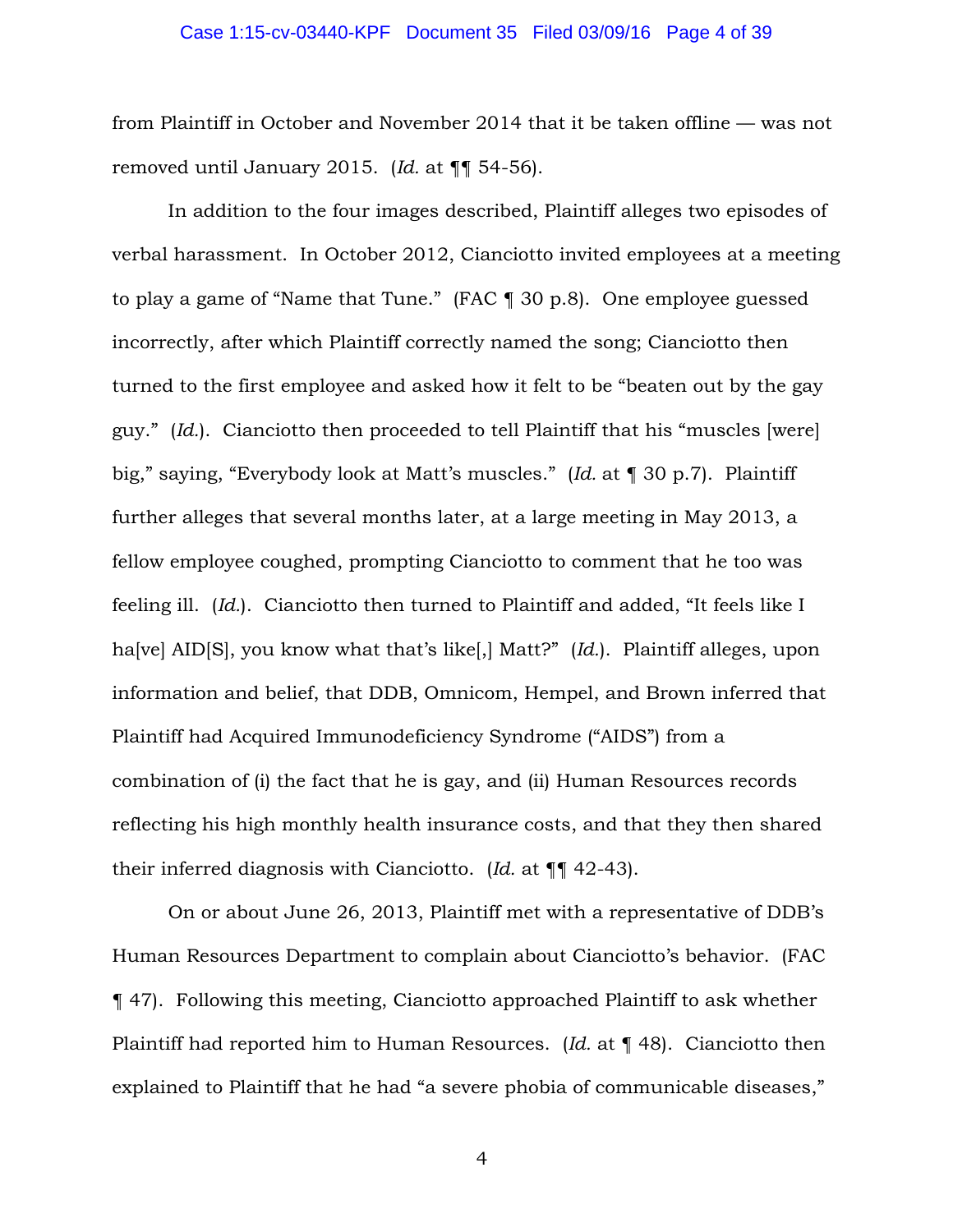### Case 1:15-cv-03440-KPF Document 35 Filed 03/09/16 Page 5 of 39

including AIDS, of such magnitude that his doctor had advised him on how to relieve his concerns. (*Id.* at ¶ 49).

A month after Plaintiff spoke to Human Resources about Cianciotto, DDB convened an employee meeting at which Hempel, the Director of Human Resources, and DDB's Chief Creative Officer were present. (FAC ¶ 51). Cianciotto provided a general apology at the meeting, "to the effect of hoping that no one was offended by anything he did," and Hempel gave a speech informing those present that "DDB does not tolerate inappropriate behavior." (*Id.* at ¶¶ 51-52). No further action was taken in regards to Plaintiff's complaints at that time.

Finally, Plaintiff alleges two acts of employment-related misconduct: (i) in October 2012, Plaintiff received a promotion from Associate Creative Director to Creative Director, but did not receive the corresponding salary increase until one year later (FAC ¶¶ 35-36), and (ii) on March 21, 2015, Defendants offered Plaintiff a three-month severance package in exchange for Plaintiff's resignation, which Plaintiff declined (*id.* at ¶ 58).2 As of the filing of the FAC, Plaintiff continued to be employed by DDB. (*Id.* at ¶ 10).

Plaintiff alleges that experiences with sexual-orientation-based discrimination prior to his employment with DDB had caused him to develop post-traumatic stress disorder ("PTSD"), which was then compounded by the

 $\overline{a}$ 

<sup>&</sup>lt;sup>2</sup> The inclusion of the severance offer as an example of misconduct by Defendants is surprising to the Court, since Plaintiff concedes that it occurred in the course of "a conciliatory process with the State and Federal EEOC because of complaints filed there by Christiansen in 2014." (Pl. Opp. 2).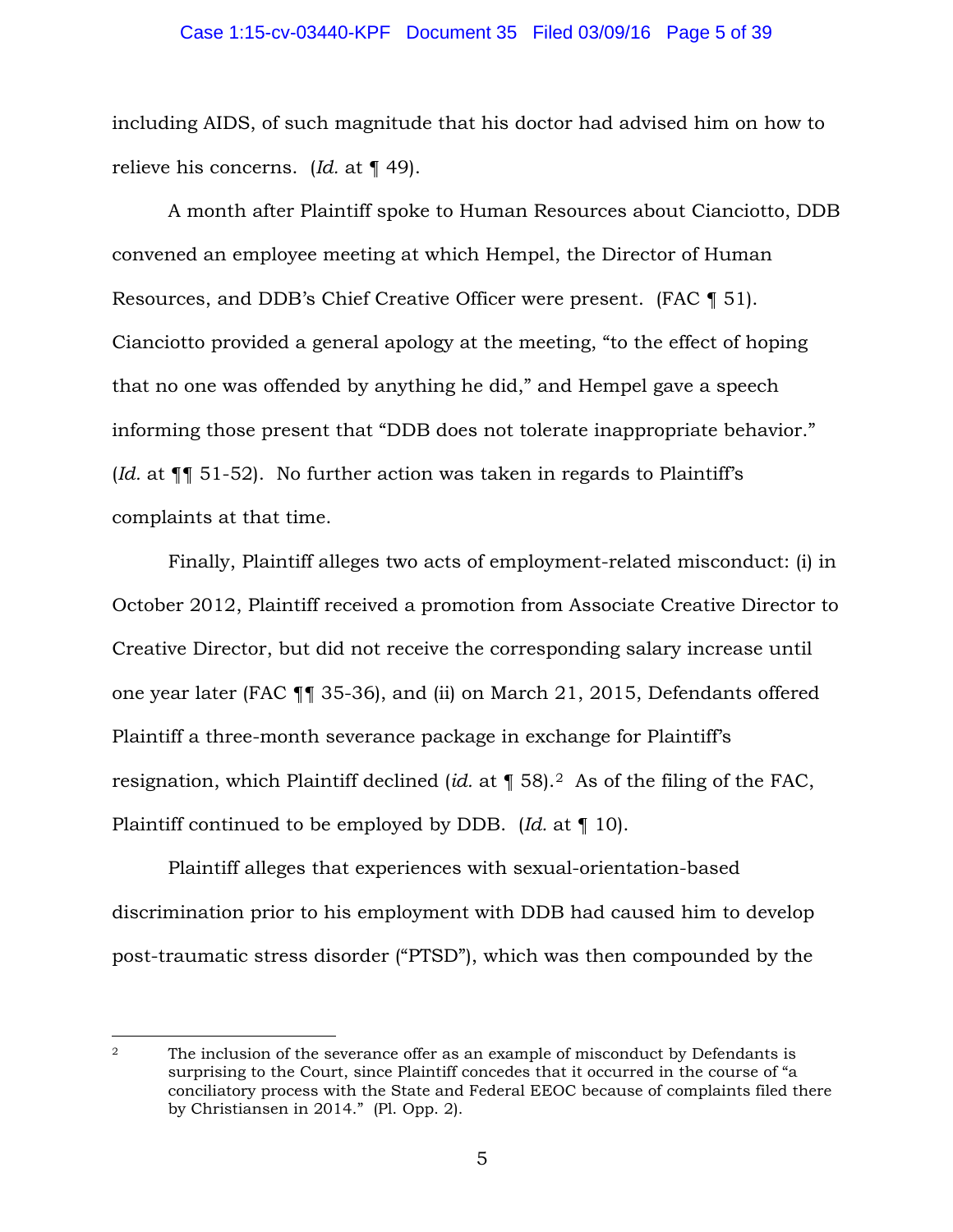### Case 1:15-cv-03440-KPF Document 35 Filed 03/09/16 Page 6 of 39

physical stress caused by his HIV. (FAC ¶¶ 68-69). Plaintiff further alleges that Defendants' misconduct, in combination with these preexisting conditions, led him to seek therapy. (*Id.* at ¶ 78). On March 30, 2015, psychologist Dr. Stephen Reich diagnosed Plaintiff with PTSD, anxiety, and depression, stemming from the "'gay taunts and drawings' that Defendants subjected him to from 2013 to 2015." (*Id.* at ¶¶ 74-75). Plaintiff concludes that "[a]s a result of his physical and mental infirmities, [he] was incapable of filing any complaints against Defendants." (*Id.* at ¶ 76).

### **B. Procedural Background**

On October 29, 2014, Plaintiff submitted a complaint to the Equal Employment Opportunity Commission (the "EEOC"), setting forth a Title VII claim against DDB based on allegations that Cianciotto had harassed Plaintiff and assumed Plaintiff had AIDS "because he is gay." (Feinstein Decl. Ex. C). Plaintiff subsequently filed a complaint against DDB with the New York State Division of Human Rights (the "NYSDHR"), stating that he had been discriminated against on the basis of perceived disability (AIDS) and sexual orientation. (*Id.* at Ex. D). The NYSDHR complaint additionally notes that Plaintiff suffered retaliation from his supervisor for complaining about the discrimination. (*Id.*). The complaint form provides a space to designate claims for discrimination based on "sex"; Plaintiff declined to check that box. (*Id.*).

A Notice of Charge of Discrimination was sent to DDB by the EEOC on January 13, 2015, indicating that Plaintiff had filed charges of employment discrimination against DDB under the ADA. (Feinstein Decl. Ex. D). On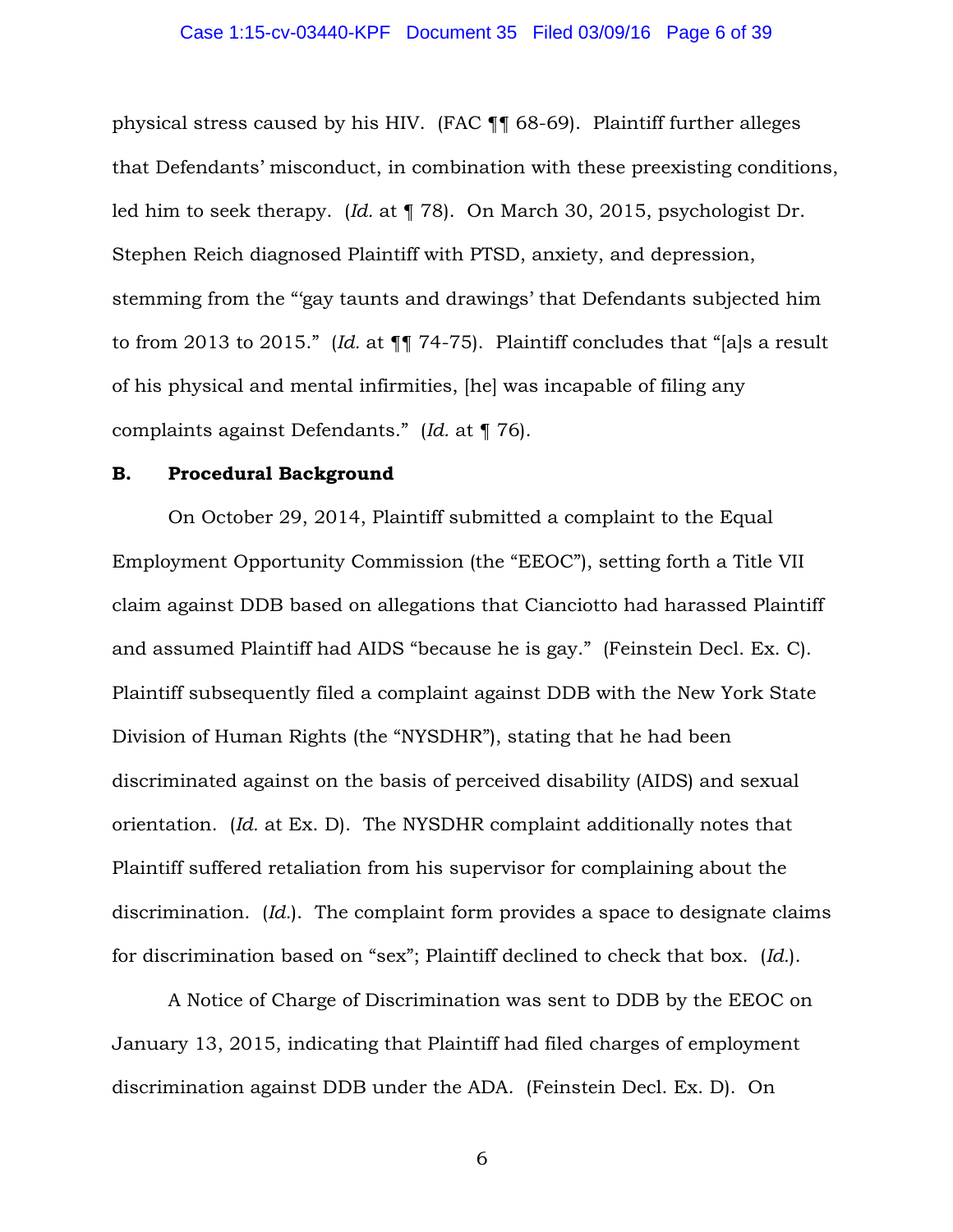March 10, 2015, the NYSDHR notified Plaintiff that it was contemplating dismissal of his administrative complaint, pursuant to his request, so that Plaintiff could pursue litigation related to the issues raised in that complaint. (*Id.* at Ex. E). Three days later, on March 13, 2015, Plaintiff received a Notice of Right to Sue from the EEOC. (FAC ¶ 6(b)). DDB submitted a letter in opposition to the proposed dismissal of Plaintiff's NYSDHR complaint on March 24, 2015 (Feinstein Decl. Ex. F); and on July 21, 2015, the NYSDHR notified the parties that Plaintiff's administrative complaint would be annulled (*id.* at Ex. G).

Plaintiff filed his initial Complaint in the instant matter on May 4, 2015 (Dkt. #1), and his FAC on June 22, 2015 (Dkt. #4). Defendants Omnicom, DDB, Hempel, and Brown jointly filed their motion to dismiss on July 31, 2015. (Dkt. #21, 22). Cianciotto filed a separate motion to dismiss on August 14, 2015. (Dkt. #24, 25). Plaintiff set forth his opposition to both motions in a single brief, filed on September 24, 2015 (Dkt. #30); Defendants Omnicom, DDB, Hempel, and Brown replied on October 8, 2015 (Dkt. #31); and Cianciotto concluded the briefing with the filing of his reply on October 8, 2015 (Dkt. #33).

#### **DISCUSSION**

### **A. Motions to Dismiss Under Federal Rule of Civil Procedure 12(b)(6)**

When considering a motion to dismiss under Federal Rule of Civil Procedure 12(b)(6), a court should "draw all reasonable inferences in [the plaintiff's] favor, assume all well-pleaded factual allegations to be true, and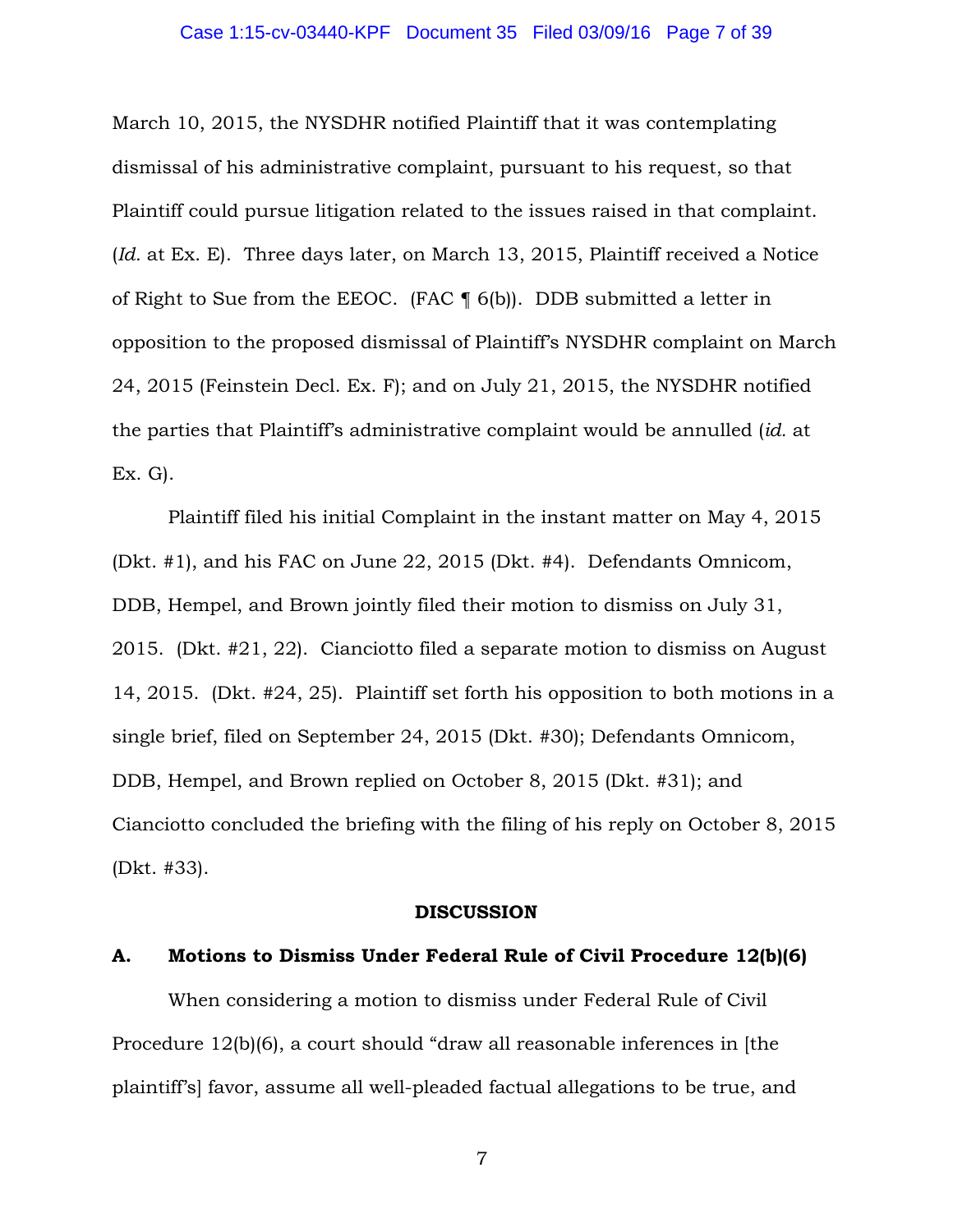determine whether they plausibly give rise to an entitlement to relief." *Faber* v. *Metro. Life Ins. Co.*, 648 F.3d 98, 104 (2d Cir. 2011) (internal quotation marks omitted). Thus, "[t]o survive a motion to dismiss, a complaint must contain sufficient factual matter, accepted as true, to 'state a claim to relief that is plausible on its face.'" *Ashcroft* v. *Iqbal*, 556 U.S. 662, 678 (2009) (quoting *Bell Atl. Corp.* v. *Twombly*, 550 U.S. 544, 570 (2007)). "While Twombly does not require heightened fact pleading of specifics, it does require enough facts to 'nudge [a plaintiff's] claims across the line from conceivable to plausible.'" *In re Elevator Antitrust Litig.*, 502 F.3d 47, 50 (2d Cir. 2007) (quoting *Twombly*, 550 U.S. at 570). "Where a complaint pleads facts that are 'merely consistent with' a defendant's liability, it 'stops short of the line between possibility and plausibility of entitlement to relief.'" *Iqbal*, 556 U.S. at 678 (quoting *Twombly*, 550 U.S. at 557). Moreover, "the tenet that a court must accept a complaint's allegations as true is inapplicable to threadbare recitals of a cause of action's elements, supported by mere conclusory statements." *Id.* at 663.

"In considering a motion to dismiss for failure to state a claim pursuant to Rule 12(b)(6), a district court may consider the facts alleged in the complaint, documents attached to the complaint as exhibits, and documents incorporated by reference in the complaint." *DiFolco* v. *MSNBC Cable LLC*, 622 F.3d 104, 111 (2d Cir. 2010). "Even where a document is not incorporated by reference, the court may nevertheless consider it where the complaint 'relies heavily upon its terms and effect,' which renders the document 'integral' to the complaint." *Chambers* v. *Time Warner, Inc.*, 282 F.3d 147, 153 (2d Cir. 2002)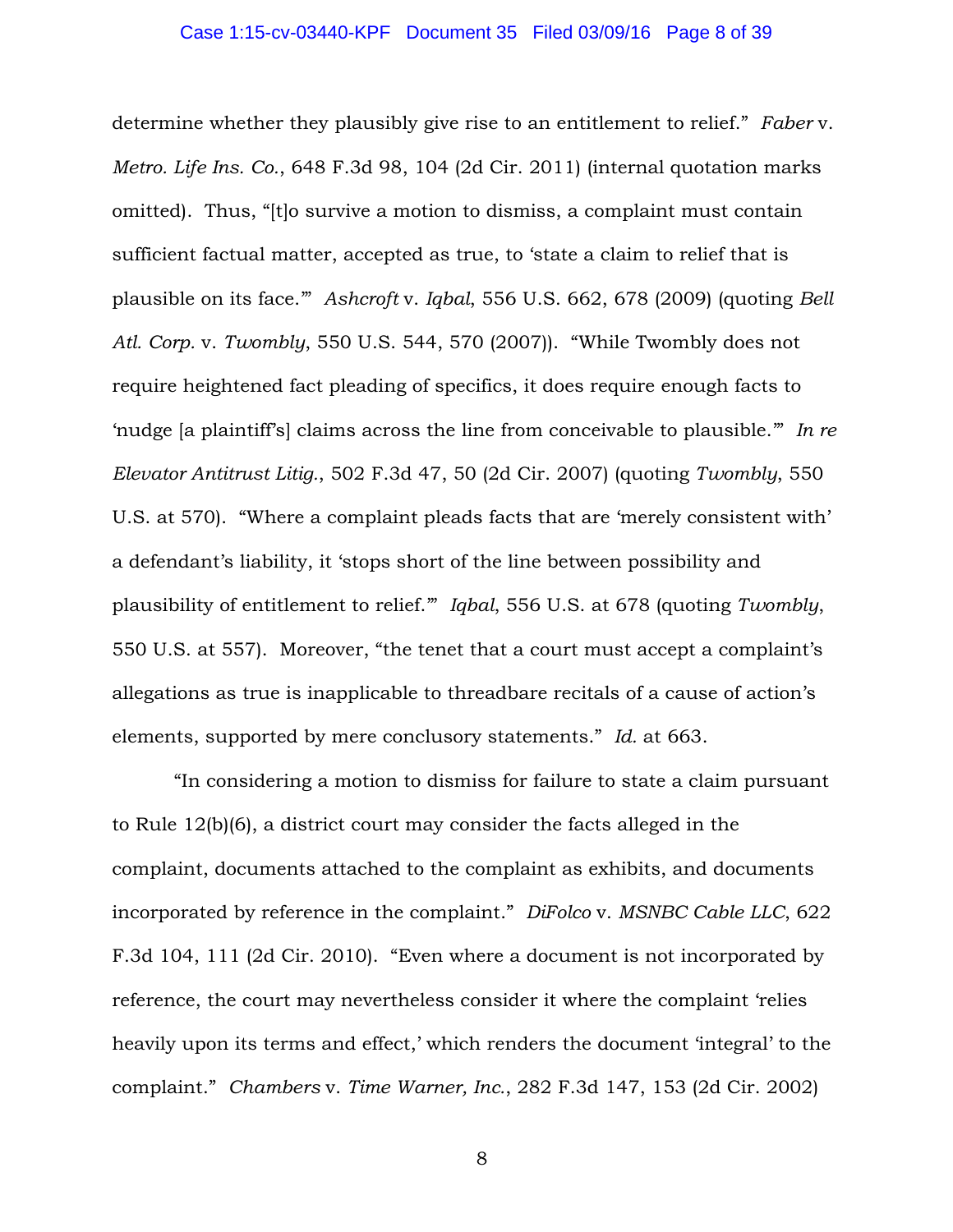(quoting *Int'l Audiotext Network, Inc*. v. *Am. Tel. & Tel. Co.*, 62 F.3d 69, 72 (2d Cir. 1995) (per curiam)).3

# **B. Plaintiff Has Adequately Pleaded That Omnicom Is His Employer**

As an initial matter, Defendants contend that Plaintiff's claims against Omnicom must fail because Omnicom is not Plaintiff's employer. (Def. Br. 21- 22). Plaintiff responds that DDB and Omnicom are functionally a "single employer," such that employment discrimination liability attaches to both entities. (Pl. Opp. 22-23).

An employer-employee relationship is a required element of an employment discrimination claim under the ADA, Title VII, or the NYSHRL. *See Gulino* v. *N.Y. State Educ. Dep't*, 460 F.3d 361, 370 (2d Cir. 2006) (Title VII); *Heller* v. *Consol. Rail Corp.*, 331 F. App'x 766, 768 (2d Cir. 2009) (summary order) (Title VII and the ADA); *Eisenberg* v. *Advance Relocation & Storage, Inc.*, 237 F.3d 111, 113 (2d Cir. 2000) (the NYSHRL). "To prevail in an employment action against a defendant who is not the plaintiff's direct employer, the plaintiff must establish that the defendant is part of an 'integrated enterprise' with the employer, thus making one liable for the illegal acts of the other." *Parker* v. *Columbia Pictures Indus.*, 204 F.3d 326, 341 (2d Cir. 2000).

 $\overline{a}$ <sup>3</sup> Cianciotto alone seeks to dismiss the FAC for failing to comply with Rule 8's requirement of a "short and plain statement of the claim showing that the pleader is entitled to relief." Fed. R. Civ. P. 8(a)(2). (Cianciotto Br. 7-8). While the Court acknowledges that the FAC is frequently circuitous, it also recognizes that the Second Circuit has generally reserved dismissals under Rule 8 "for those cases in which the complaint is so confused, ambiguous, vague, or otherwise unintelligible that its true substance, if any, is well disguised." *Salahuddin* v. *Cuomo*, 861 F.2d 40, 42 (2d Cir. 1988). Such is not the case here.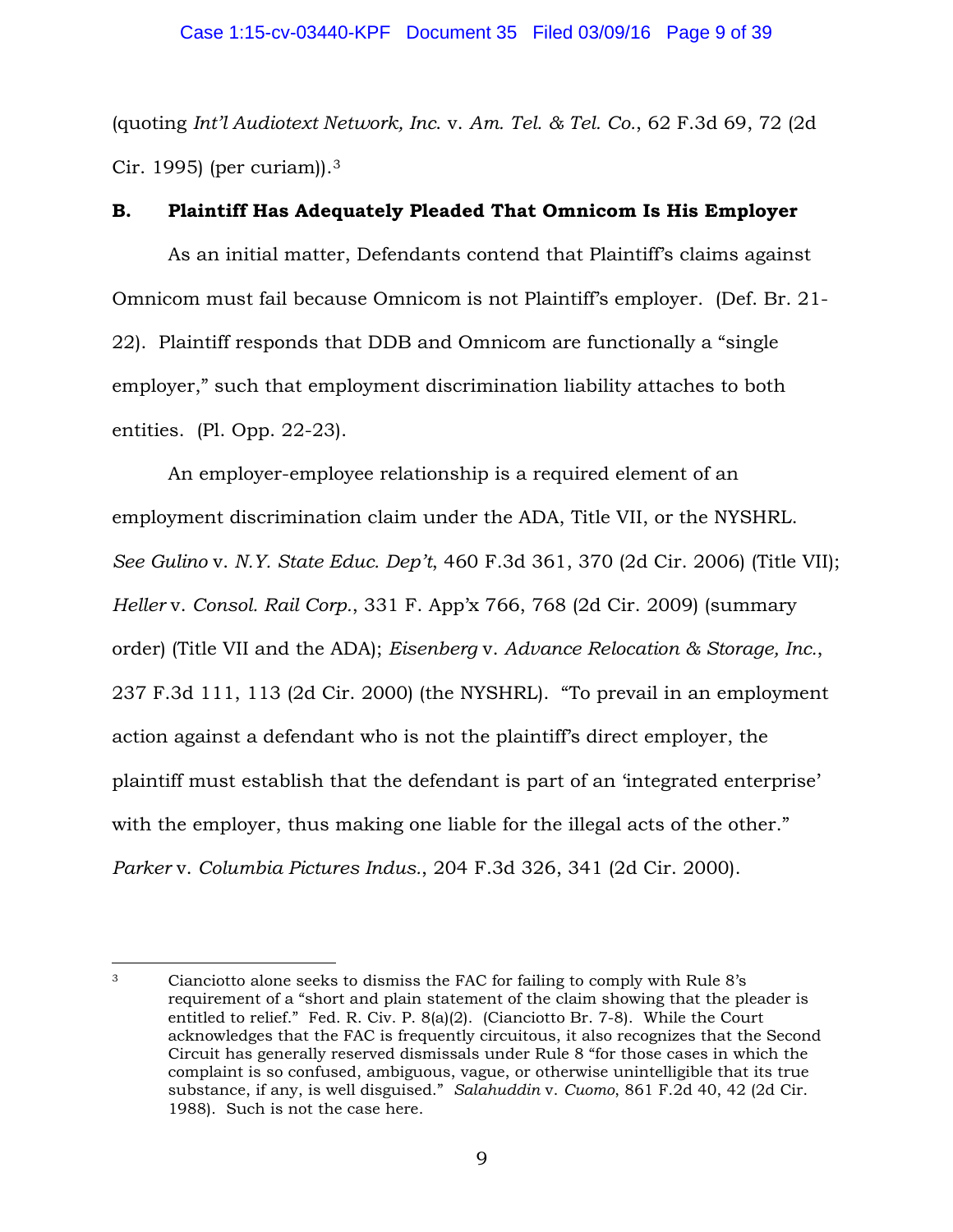### Case 1:15-cv-03440-KPF Document 35 Filed 03/09/16 Page 10 of 39

The Second Circuit has adopted a four-part test to determine when, for the purposes of a Title VII or ADA claim, a parent company may be considered the employer of a subsidiary's employee. *Brown* v. *Daikin Am. Inc.*, 756 F.3d 219, 226 (2d Cir. 2014). Under this test, a parent and subsidiary may be found to constitute a single employer where there is evidence of "[i] interrelation of operations, [ii] centralized control of labor relations, [iii] common management, and [iv] common ownership or financial control." *Id.* (quoting *Cook* v. *Arrowsmith Shelburne, Inc.*, 69 F.3d 1235, 1240 (2d Cir. 1995)). In the main, "[w]hether two related entities are sufficiently integrated to be treated as a single employer is generally a question of fact not suitable to resolution on a motion to dismiss." *Id.* at 226.

In the present matter, Plaintiff has alleged sufficient facts to support Omnicom's employer liability for purposes of the instant motion. Plaintiff asserts that Omnicom "exercises extensive control" over DDB's "operations and personnel decisions." (FAC ¶ 12). Plaintiff further alleges that Omnicom "controlled [his] health, retirement and other benefits" (*id.* at ¶ 18), and that the policies contained in the DDB Employee Handbook were established and promulgated by Omnicom (*id.* at ¶ 22 (quoting the Employee Handbook as setting forth that "[a]s an employee of the Company, you have an obligation to conduct business according to the Omnicom Code of Business Conduct")). It is entirely possible that discovery will reveal an insufficient degree of integration for Omnicom and DDB to fairly be called a "single employer"; at this stage in the litigation, however, Plaintiff has alleged sufficient facts to establish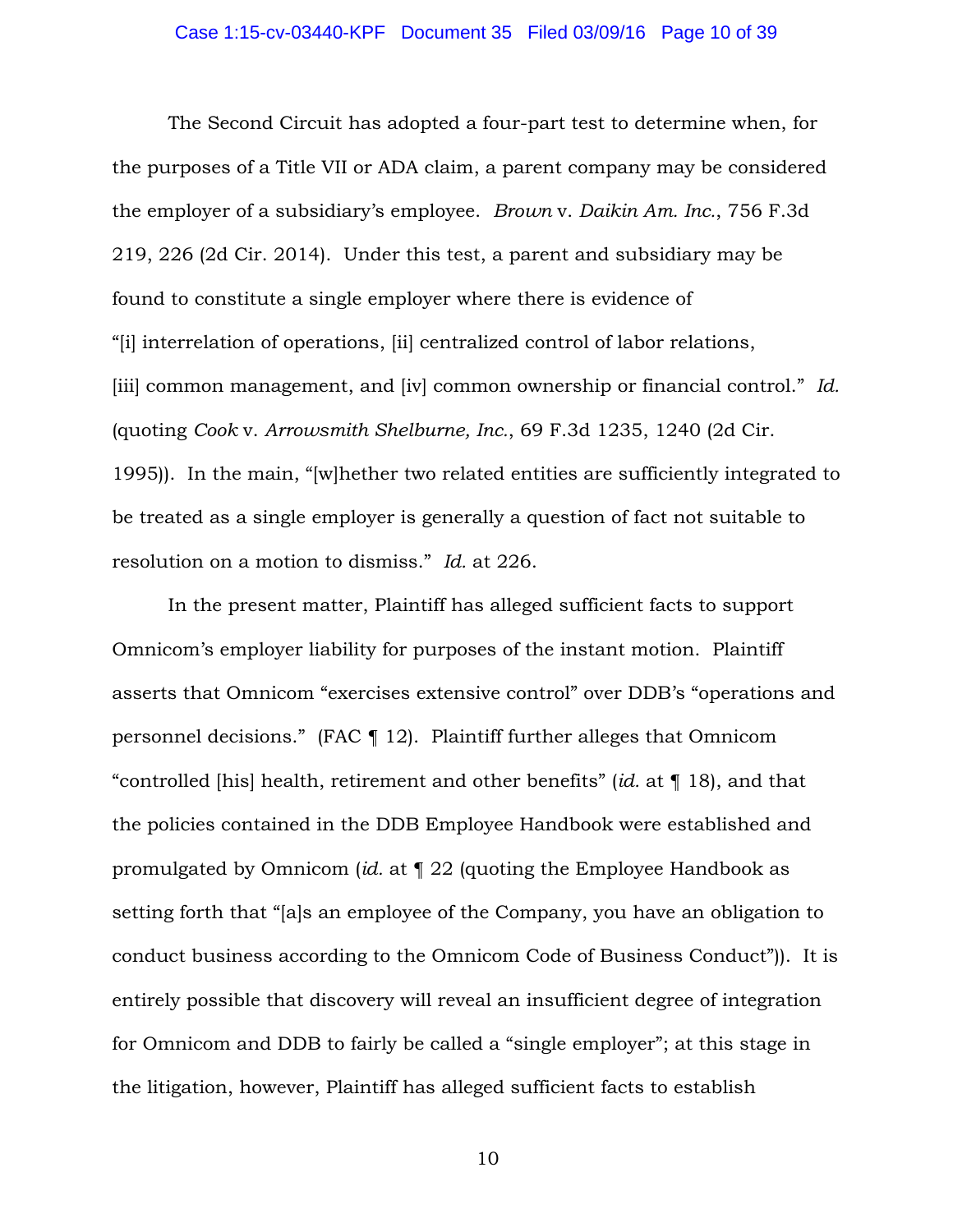employment discrimination liability against Omnicom as part of an integrated enterprise with his direct employer, DDB.

# **C. Plaintiff Fails to State a Claim for Disability Discrimination in Violation of the ADA or the NYSHRL**

## **1. Applicable Law**

Courts analyze disability discrimination claims under the ADA and the NYSHRL in an identical manner. *See, e.g.*, *Kinneary* v. *City of New York*, 601 F.3d 151, 158 (2d Cir. 2010). A valid claim under either law requires that (i) the employer is subject to the relevant law, (ii) the plaintiff experiences or is perceived by his employer as experiencing a disability within the meaning of that law, (iii) the plaintiff was qualified for his position, (iv) he suffered an adverse employment action, and (v) the adverse action was motivated by the plaintiff's disability. *Davis* v. *N.Y.C. Dep't of Educ.*, 804 F.3d 231, 235 (2d Cir. 2015).

The ADA additionally prescribes the following procedural prerequisites to filing a federal suit: (i) "the claims forming the basis of [a federal suit] must first be presented in a complaint to the EEOC or the equivalent state agency," (ii) the charge must be filed with the EEOC within 180 days of the allegedly unlawful act, or with an equivalent state or local agency within 300 days, and (iii) the plaintiff must obtain a "Notice of Right to Sue" letter from the EEOC. *Williams* v. *N.Y.C. Hous. Auth.*, 458 F.3d 67, 69 (2d Cir. 2006); *see also* 42 U.S.C. § 12117 (incorporating Title VII exhaustion requirements into the ADA). The parties contest the first two of these requirements.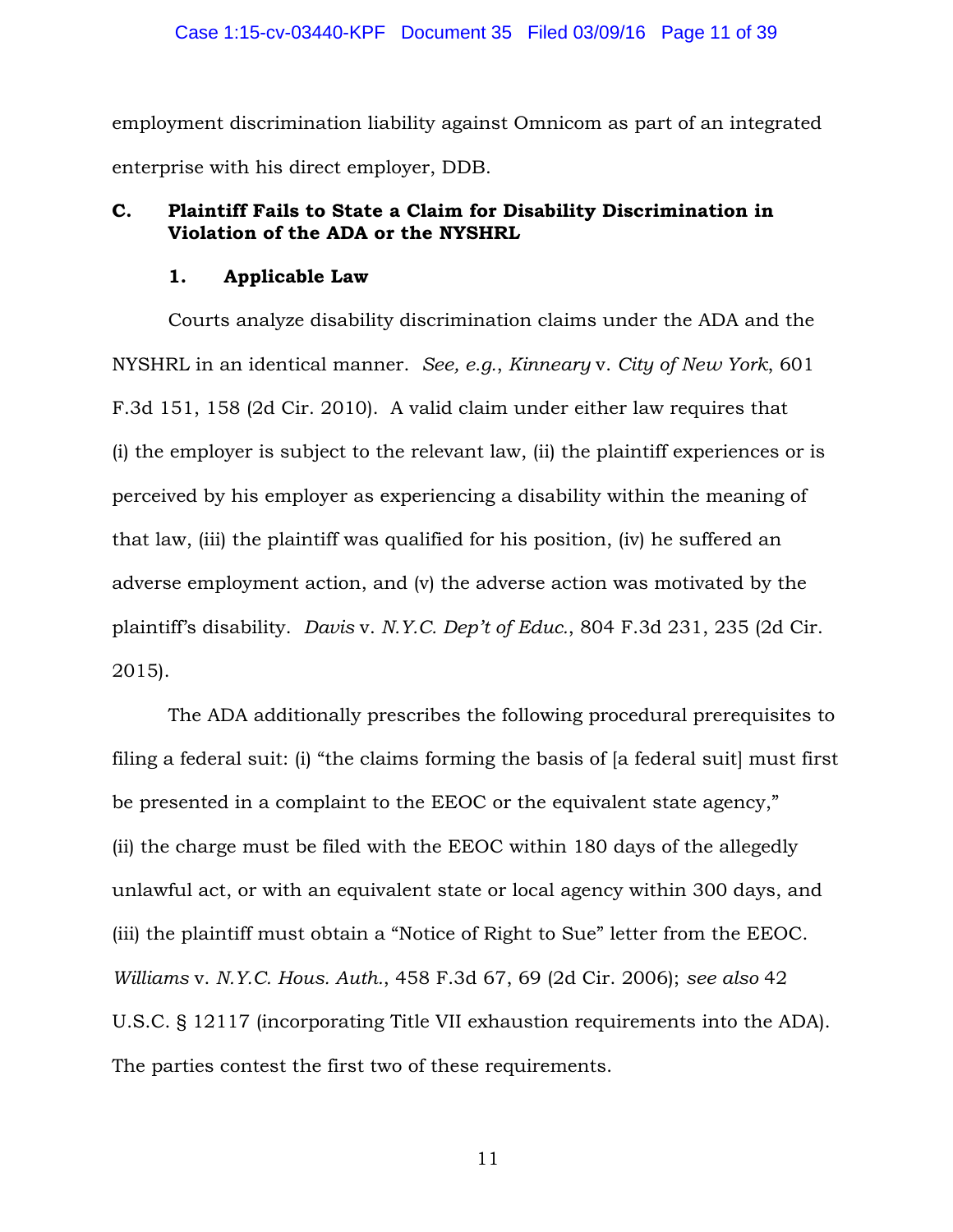"A district court may only hear claims that are either included in the EEOC charge or are based on conduct which is reasonably related to conduct alleged in the EEOC charge." *Fiscina* v. *N.Y.C. Dist. Council of Carpenters*, 401 F. Supp. 2d 345, 356 (S.D.N.Y. 2005) (citation and internal alterations omitted); *see generally Legnani* v. *Alitalia Linee Aeree Italiane, S.P.A.*, 274 F.3d 683, 686 (2d Cir. 2001) (noting that "claims that were not asserted before the EEOC may be pursued in a subsequent federal court action if they are reasonably related to those that were filed with the agency" (quoting *Shah* v. *N.Y. State Dep't of Civil Serv.*, 168 F.3d 610, 614 (2d Cir. 1999)). The Second Circuit further instructs that "[a] claim is considered reasonably related if the conduct complained of would fall within the scope of the EEOC investigation which can reasonably be expected to grow out of the charge that was made." *Williams*, 458 F.3d at 70 (quoting *Fitzgerald* v. *Henderson*, 251 F.3d 345, 359- 60 (2d Cir. 2001).

"This exception to the exhaustion requirement is essentially an allowance of loose pleading and is based on the recognition that EEOC charges frequently are filled out by employees without the benefit of counsel and that their primary purpose is to alert the EEOC to the discrimination that a plaintiff claims he is suffering." *Deravin* v. *Kerik*, 335 F.3d 195, 201 (2d Cir. 2003) (internal quotation marks omitted). To determine whether a claim is "reasonably related" to a claim included in an EEOC charge, courts should focus "on the factual allegations made in the EEOC charge itself, describing the discriminatory conduct about which a plaintiff is grieving," and ask the "central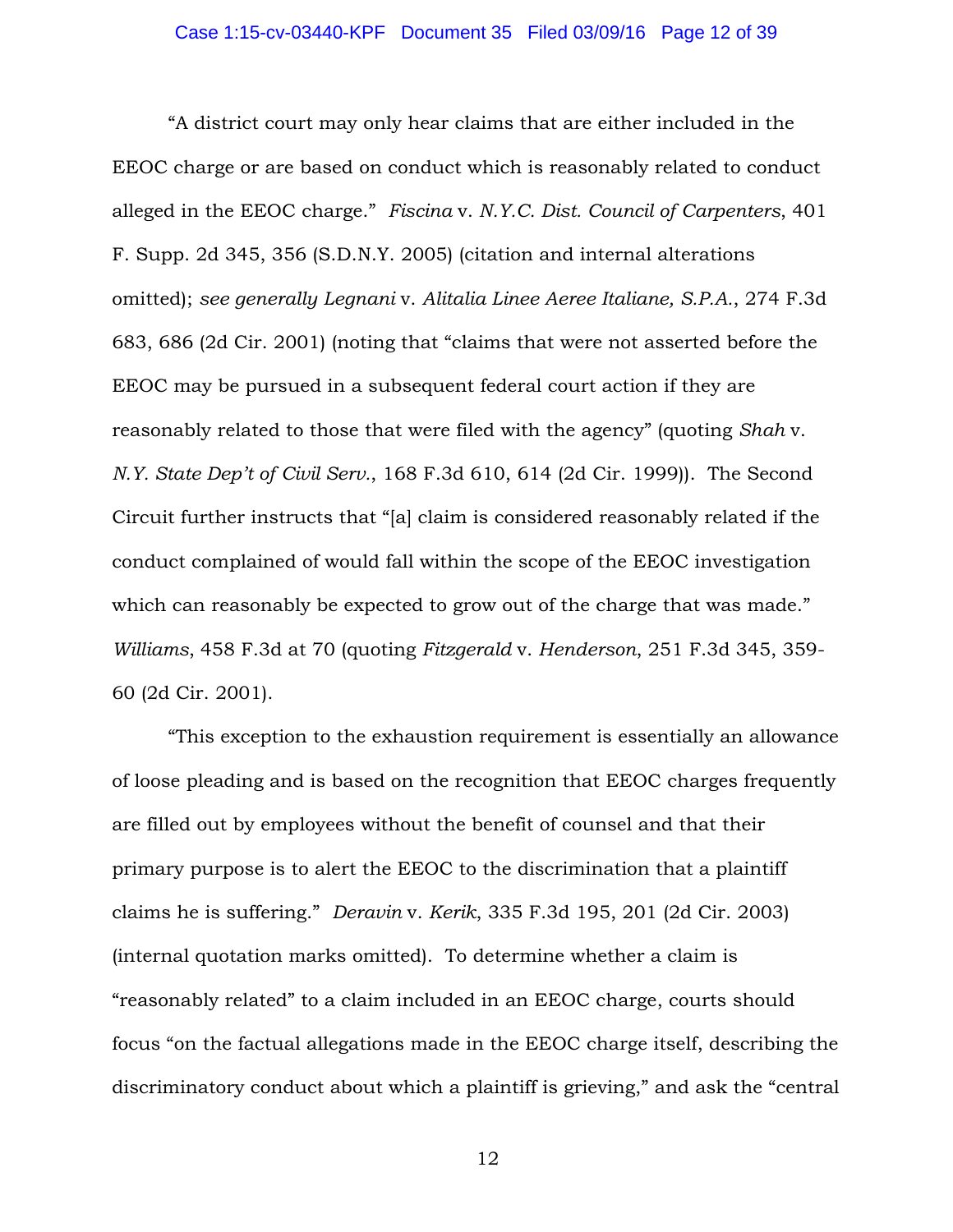question" of "whether the complaint filed with the EEOC gave the agency adequate notice to investigate discrimination on both bases." *Williams*, 458 F.3d at 70 (citation omitted).

# **2. Analysis**

# **a. Plaintiff Satisfies the ADA's Exhaustion Requirement**

Plaintiff alleges violations of the ADA against both DDB and Omnicom. (FAC ¶¶ 81-90). Defendants contend that Plaintiff failed to exhaust his administrative remedies in regards to his disability discrimination claim because his EEOC complaint neither identified such a claim (listing only his Title VII claim), nor asserted any underlying factual content that would give the EEOC "adequate notice to investigate discrimination" on the basis of his HIVpositive status or the perception that he had AIDS. (Def. Br. 7-8).4 Plaintiff

 $\overline{a}$ <sup>4</sup> Defendants additionally argue that Plaintiff has failed to exhaust his remedies against Omnicom because Plaintiff did not name Omnicom in his administrative complaints. (Def. Br. 22-23). Plaintiff does not appear to respond to this contention.

Under the Second Circuit's "identity of interests" test, a court deciding whether the naming of a subsidiary in an EEOC complaint serves to exhaust administrative remedies against the parent company should consider "[i] whether the role of the unnamed party could through reasonable effort by the complainant be ascertained at the time of the filing of the EEOC complaint; [ii] whether, under the circumstances, the interests of a named [party] are so similar as the unnamed party's that for the purpose of obtaining voluntary conciliation and compliance it would be unnecessary to include the unnamed party in the EEOC proceedings; [iii] whether its absence in the EEOC proceedings resulted in actual prejudice to the interests of the unnamed party; and [iv] whether the unnamed party has in some way represented to the complainant that its relationship with the complainant is to be through the named party." *Cook* v. *Arrowsmith Shelburne, Inc.*, 69 F.3d 1235, 1241-42 (2d Cir. 1995). While the first of these factors weighs against Plaintiff, the pleading as to the remaining factors suggests that exhaustion of remedies against DDB would suffice to exhaust against Omnicom: Plaintiff alleges that counsel for Omnicom participated in a "conciliatory mediation process" with Plaintiff and has received notice of all charges filed (FAC ¶ 20); that Omnicom "exercises extensive control" over DDB's "operations and personnel decisions" (*id.* at ¶ 12); and that rules regarding employee conduct were directly established by Omnicom (*id.* at ¶¶ 21-22). Consequently, the Court finds that at this stage of the litigation, Plaintiff has pleaded sufficient facts to support his contention that naming DDB in his administrative complaints relieved him of his obligation to name Omnicom separately.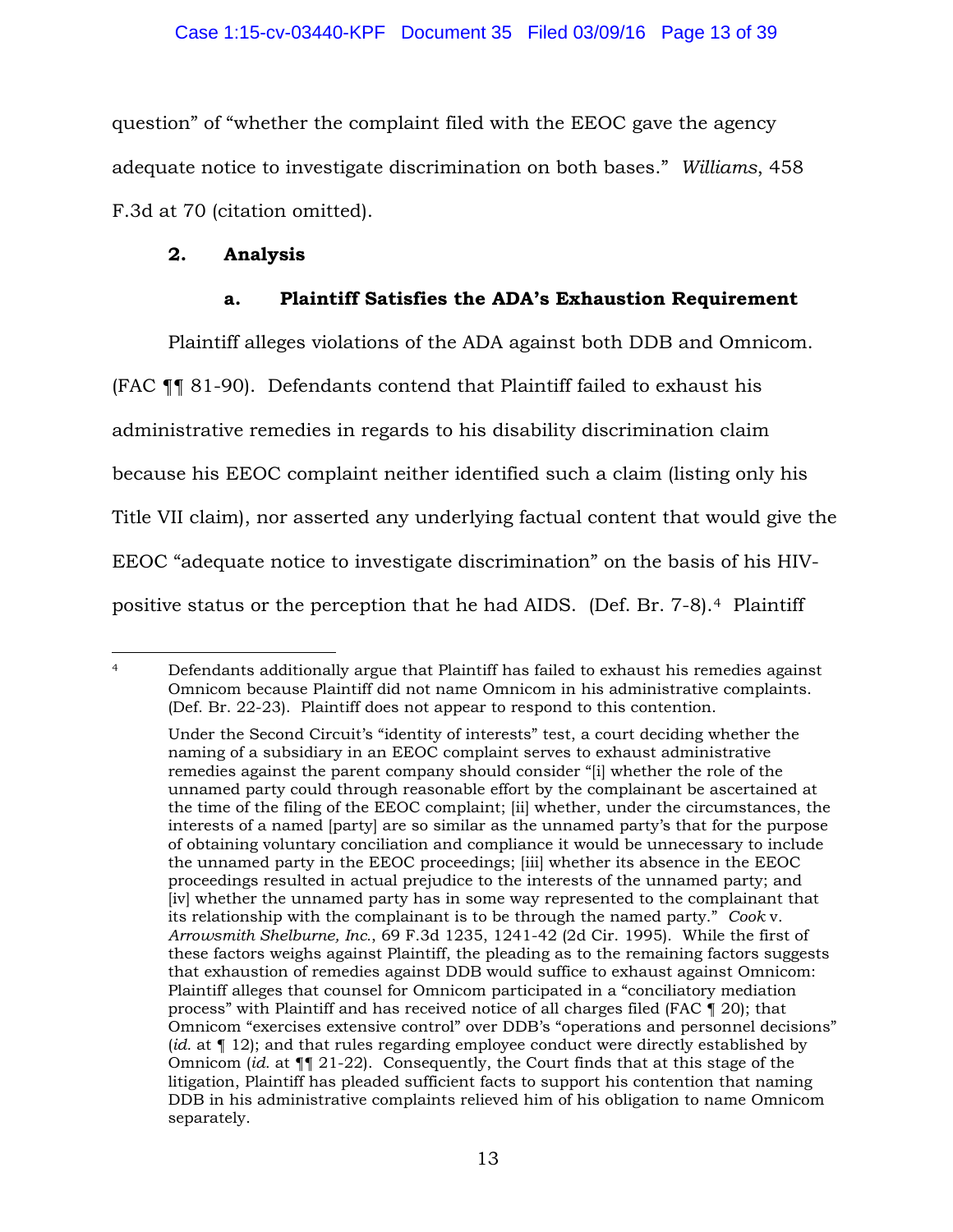### Case 1:15-cv-03440-KPF Document 35 Filed 03/09/16 Page 14 of 39

responds that his EEOC grievance letter set forth conduct "reasonably related" to his ADA allegations, and, furthermore, that his disability-based claim was clearly identified in his subsequent complaint filed with the NYSDHR. (Pl. Opp. 8-11).

The Court agrees with Defendants that Plaintiff's EEOC complaint fails to set forth sufficient information regarding Defendants' purported ADA violations. The only mentions of AIDS in the EEOC charge are in the context of Plaintiff's supervisor assuming that Plaintiff had AIDS because he is gay; in other words, they support Plaintiff's assertion of discrimination based on his sexual orientation, but do not provide notice of a claim for disability discrimination. *Cf. Peterson* v. *Ins. Co. of N. Am.*, 884 F. Supp. 107, 109 (S.D.N.Y. 1995) ("[C]ourts will not permit a claim that is based on a wholly different type of discrimination to be brought if it was not initially asserted in the EEOC charge.").

The substantive deficiency in Plaintiff's EEOC complaint is remedied, however, by his subsequently-filed NYSDHR grievance. ADA exhaustion requires that "the claims forming the basis of [a federal suit] must first be presented in a complaint to the EEOC *or the equivalent state agency*." *Williams,* 458 F.3d at 70 (emphasis added); *see also Pimentel* v. *City of New York*, No. 00 Civ. 326 (SAS), 2000 WL 1576871, at \*1 (S.D.N.Y. Oct. 23, 2000) (declining to dismiss a plaintiff's ADA claim for failure to exhaust where plaintiff raised the claim in a complaint to the NYSDHR); *see generally Ofori-Awuku* v. *Epic Sec.*, No. 00 Civ. 1548 (AGS), 2001 WL 180054, at \*3 (S.D.N.Y.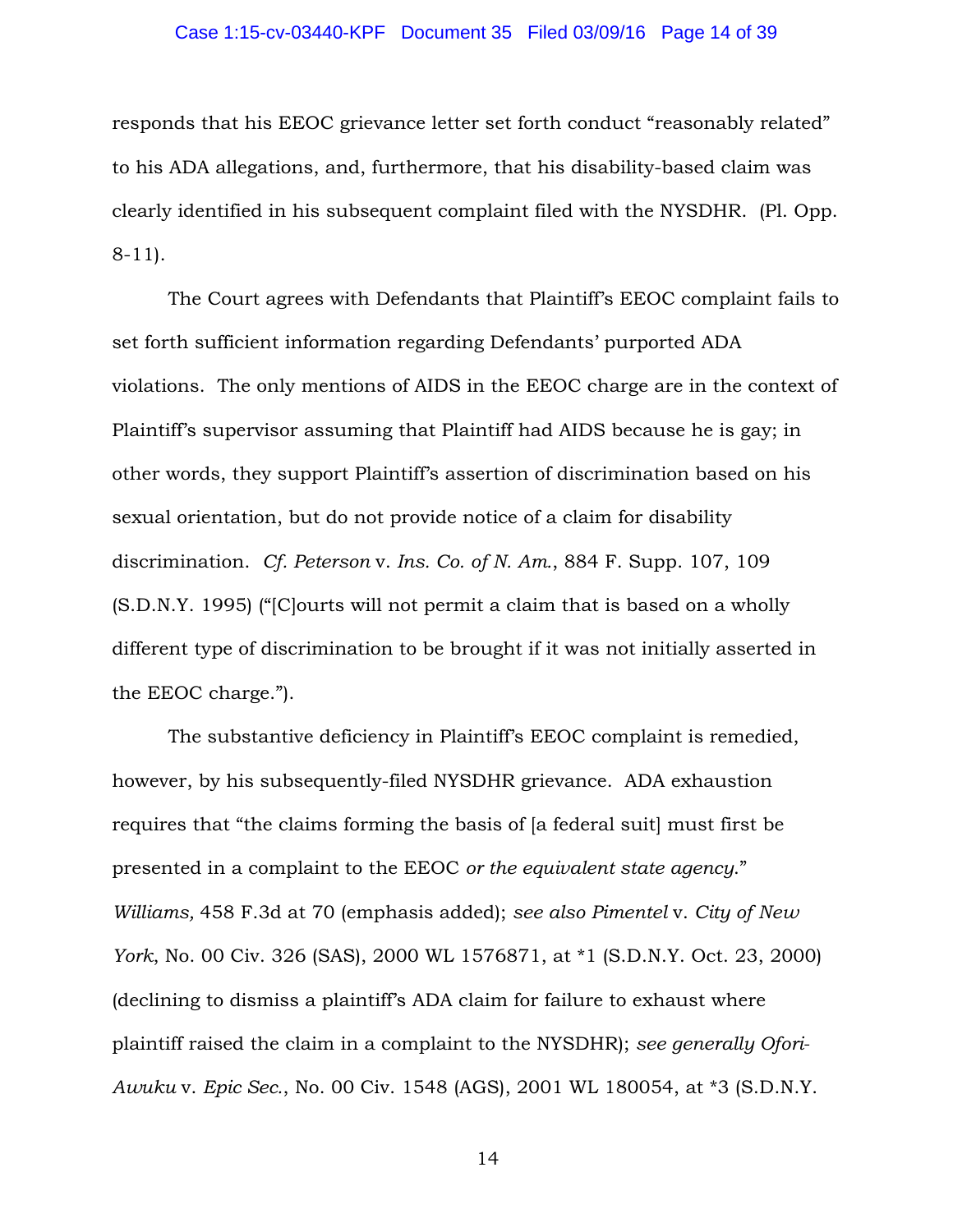Feb. 23, 2001) (stating that the NYSDHR may grant or seek relief for ADA employment discrimination violations).

In the present matter, Plaintiff filed a complaint with the NYSDHR explicitly asserting a claim of disability discrimination, and received, on January 13, 2015, a confirmation letter from the EEOC providing the EEOC Charge Number and indicating that his charge under the ADA had been received. (Feinstein Decl. Ex. D). Plaintiff subsequently received a letter on March 10, 2015, stating that pursuant to his request, the NYSDHR was considering dismissing his administrative complaint to allow him to pursue his claims in federal court. (*Id.* at Ex. E). Three days later, on March 13, 2015, Plaintiff received a Notice of Right to Sue from the EEOC. (FAC ¶ 6(b)). The record thus reflects that the EEOC clearly received notice of Plaintiff's ADA claim, and of the fact that the claim arose out of conduct closely related to his Title VII discrimination claim, well before issuing its Right to Sue letter. Accordingly, Plaintiff has satisfied the ADA's exhaustion requirement.

### **b. Plaintiff's ADA Claim Is Time-Barred**

Failure to exhaust is only one form of procedural bar. A plaintiff claiming ADA disability discrimination also has a limitations period within which he must act; specifically, the plaintiff must file a charge with the EEOC within 180 days of the allegedly unlawful act giving rise to the Plaintiff's claim, or with an equivalent state or local agency within 300 days. *Williams*, 458 F.3d at 69. Plaintiff asserts that he is disabled within the meaning of the ADA by virtue of his status as an HIV-positive individual who was perceived by his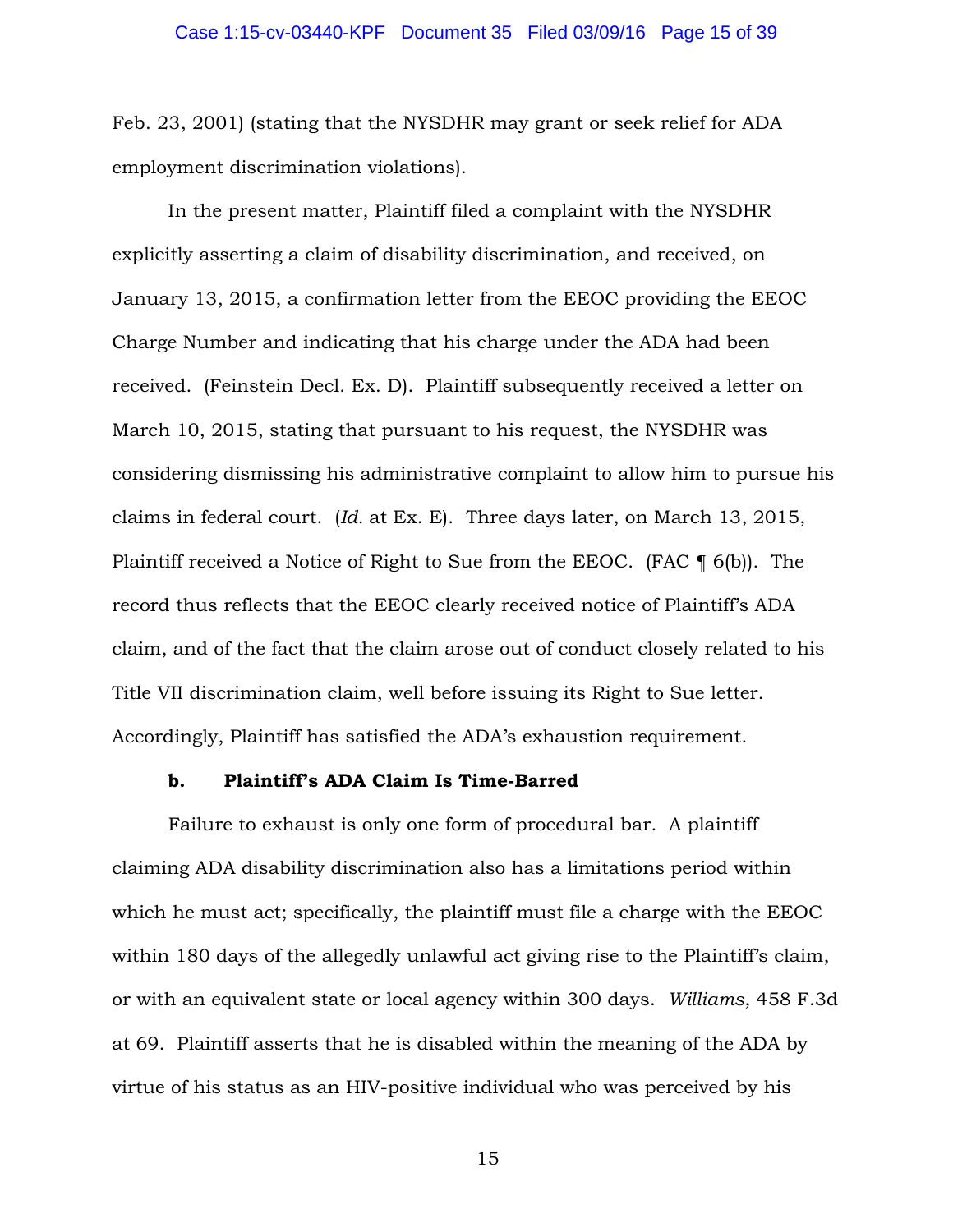## Case 1:15-cv-03440-KPF Document 35 Filed 03/09/16 Page 16 of 39

supervisor and employer as having AIDS. (FAC ¶¶ 30, 60, 80, 86-90). As such, his claim for disability discrimination must necessarily rest on — and be filed within 300 days of — a discriminatory act motivated by his status as an individual with HIV or AIDS.

Plaintiff's FAC pleads two instances of AIDS-related discrimination: (i) Defendant Cianciotto's May 2013 comment that, "[i]t feels like I ha [ve] AID[S], you know what that's like[,] Matt?" (FAC ¶ 30 p.7), and (ii) Plaintiff's "constructive discharge," based at least in part on his status as an HIV-positive or AIDS-infected individual, in March 2015 (*id.* at ¶¶ 60, 86-87). Since filing the FAC, Plaintiff has wisely abandoned his constructive discharge allegation, as he continues to be employed with DDB. (Lask Decl. ¶ 1). *See Petrosino* v. *Bell Atl.*, 385 F.3d 210, 229 (2d Cir. 2004) ("[A]n employee is constructively discharged when his employer, rather than discharging him directly, intentionally creates a work atmosphere so intolerable that he is *forced to quit involuntarily*." (emphasis added)). This leaves Cianciotto's May 2013 comment as the only allegation of explicitly disability-based discrimination in the FAC. Plaintiff did not file his NYSDHR complaint until December 17, 2014, placing his ADA claim well outside the applicable 300-day limitation period set forth in 42 U.S.C. §§ 2000e-5(e) and 12117. (Feinstein Decl. Ex. D). Plaintiff's disability discrimination claim under the ADA is therefore time-barred.5

 $\overline{a}$ 

<sup>5</sup> While Plaintiff's NYSHRL disability discrimination claim is analyzed under the same framework as his claim under the ADA, the applicable limitations period for his NYSHRL claim is three years. N.Y.C.P.L.R. § 214(2). Thus his claim for disability discrimination under that statute, unlike his ADA claim, is timely. As discussed further in this Opinion, however, it fails on the merits.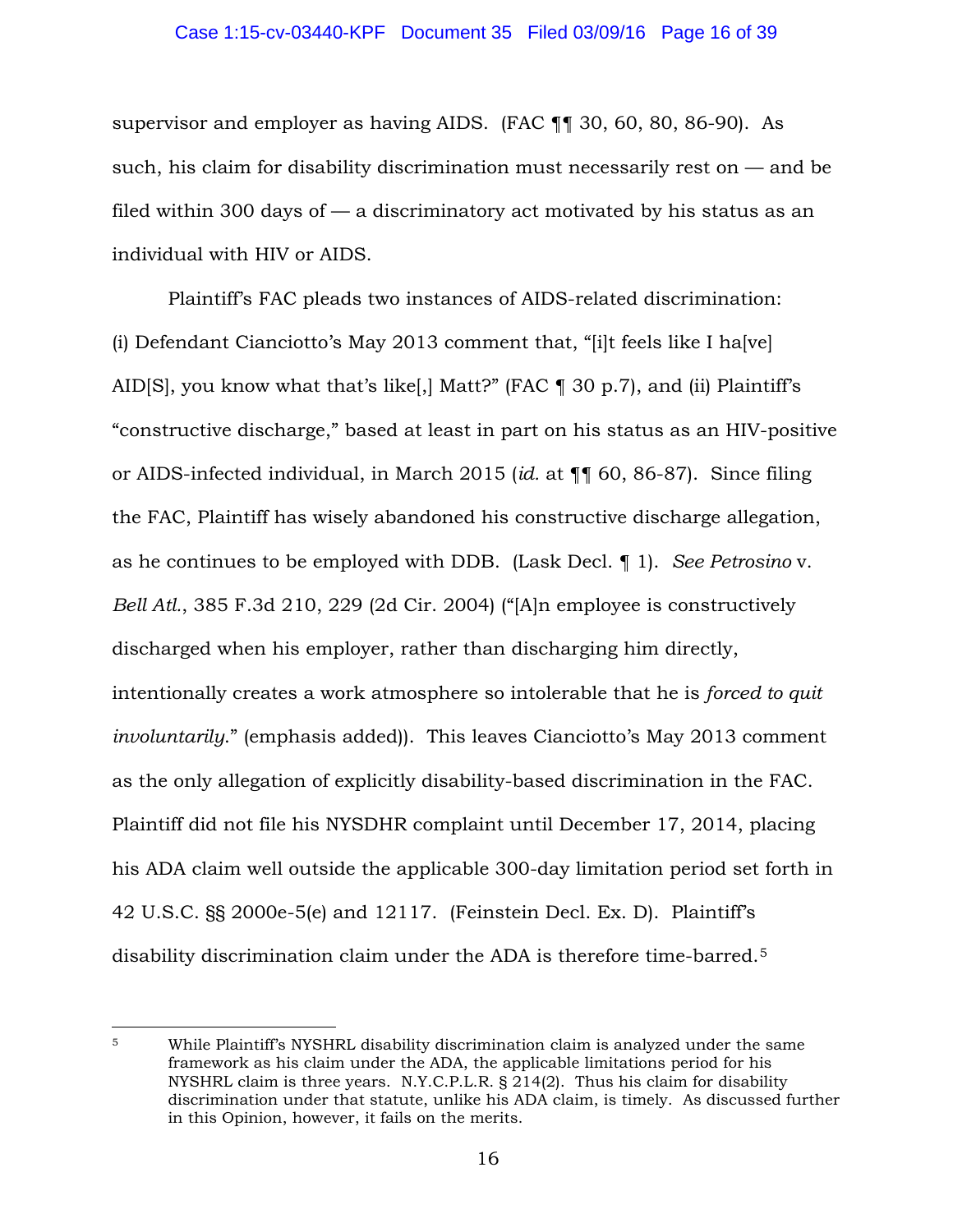### **c. Even Were Plaintiff's ADA Claim Timely, Both It and His NYSHRL Disability Discrimination Claim Fail on the Merits**

## **i. Plaintiff Fails to Allege a Disability-Based Hostile Work Environment Claim or a Continuing Violation**

While it is not entirely clear from the FAC that Plaintiff is alleging disability discrimination under a hostile work environment theory — the portion of the FAC outlining his ADA claim discusses almost exclusively Plaintiff's now-abandoned theory of "constructive discharge" — Plaintiff's brief in opposition tries to save his ADA claim by positioning Cianciotto's May 2013 comment as part of a "continuing violation" that extended through at least January 2015. (Pl. Opp. 19). Plaintiff's continuing violation and hostile work environment arguments fail, both as means of extending any limitations period and on the merits.

The "continuing violations" doctrine extends the ADA's 300-day filing period where a plaintiff alleges that a hostile work environment has been created by continuing acts of discrimination as part of an official policy or mechanism of discrimination. *Nat'l R.R. Passenger Corp.* v. *Morgan*, 536 U.S. 101, 114-18 (2002). Essential to application of the continuing violations theory, however, is an allegation that at least one discrete act of discrimination occurred within the 300 day period. *See Bonner* v. *Guccione,* 178 F.3d 581, 584 (2d Cir. 1999). Plaintiff fails to allege any specific act of disability-based discrimination within the limitations period. More fundamentally, however, the totality of Plaintiff's pleadings fail to allege sufficient disability-based discrimination to sustain an ADA hostile work environment claim.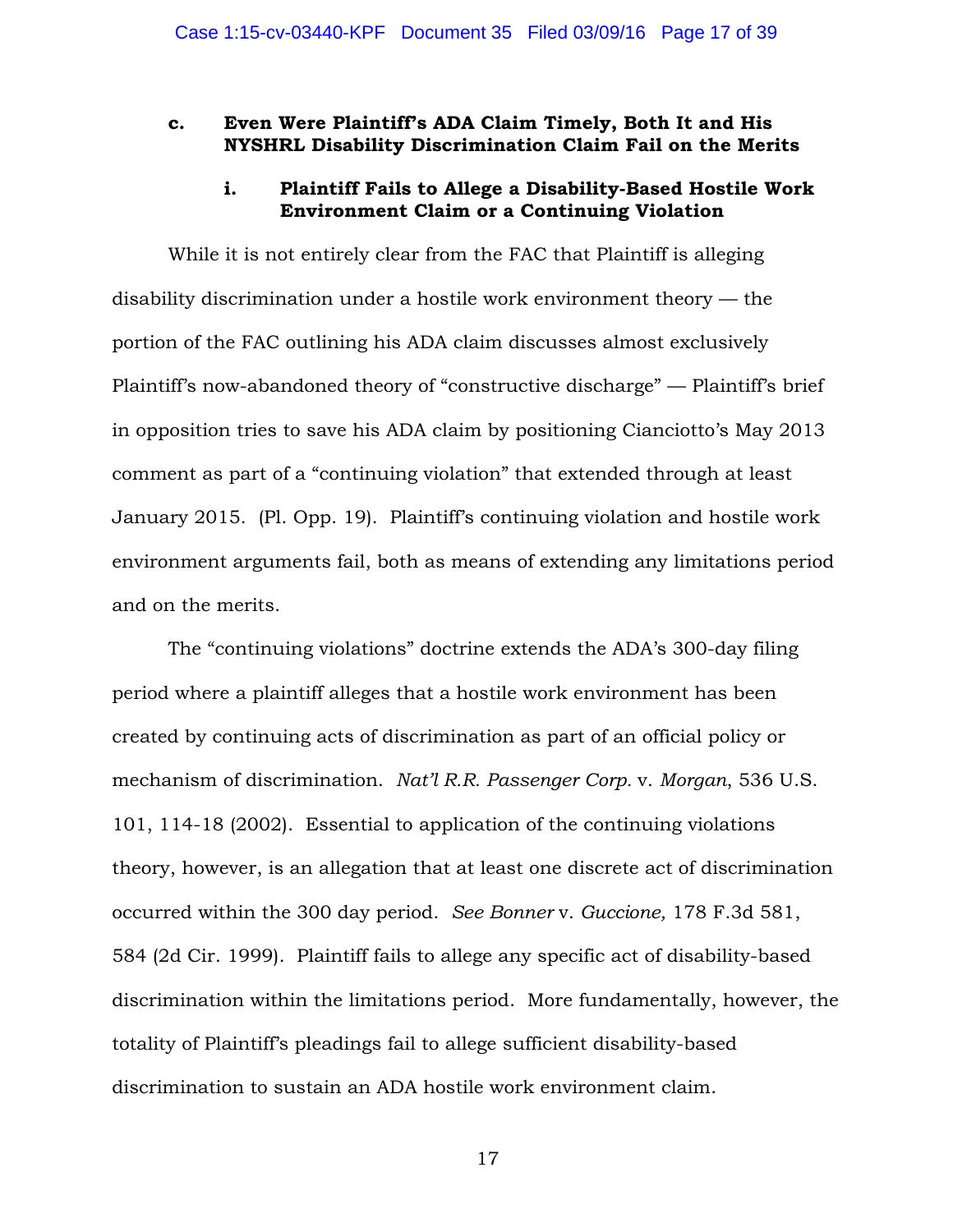As a threshold matter, the Second Circuit has not directly ruled on whether hostile work environment claims are cognizable under the ADA. *See Robinson* v. *Dibble*, 613 F. App'x 9, 13 n.2 (2d Cir. 2015) (summary order) ("We have not yet decided whether a hostile work environment claim is cognizable under the ADA."); *see also Giambattista* v. *Am. Airlines, Inc.*, 5 F. Supp. 3d 284, 294 (E.D.N.Y.) (assuming the viability of a hostile work environment claim under the ADA, but finding it insufficiently alleged in that case), *aff'd,* 584 F. App'x 23 (2d Cir. 2014) (summary order). A number of other Circuits, as well as district courts within the Second Circuit, have recognized such claims, applying the same standard applicable to hostile work environment claims under Title VII. *See, e.g., Shaver* v. *Indep. Stave Co.*, 350 F.3d 716, 719 (8th Cir. 2003); *Fox* v. *Gen. Motors Corp.*, 247 F.3d 169, 175-76 (4th Cir. 2001); *Flowers* v. *S. Reg'l Physician Servs., Inc.*, 247 F.3d 229, 232-35 (5th Cir. 2001); *Lewis* v. *Blackman Plumbing Supply L.L.C.*, 51 F. Supp. 3d 289, 309 (S.D.N.Y. 2014); *Forgione* v. *City of New York*, No. 11 Civ. 5248 (JG), 2012 WL 4049832, at \*10 & n.6 (E.D.N.Y. Sept. 13, 2012).

Assuming that Plaintiff can bring an ADA claim under a hostile work environment theory, he

> must plead facts that would tend to show that the complained of conduct: [i] is objectively severe or pervasive — that is, ... creates an environment that a reasonable person would find hostile or abusive; [ii] creates an environment that the plaintiff subjectively perceives as hostile or abusive; and [iii] creates such an environment because of [his disability].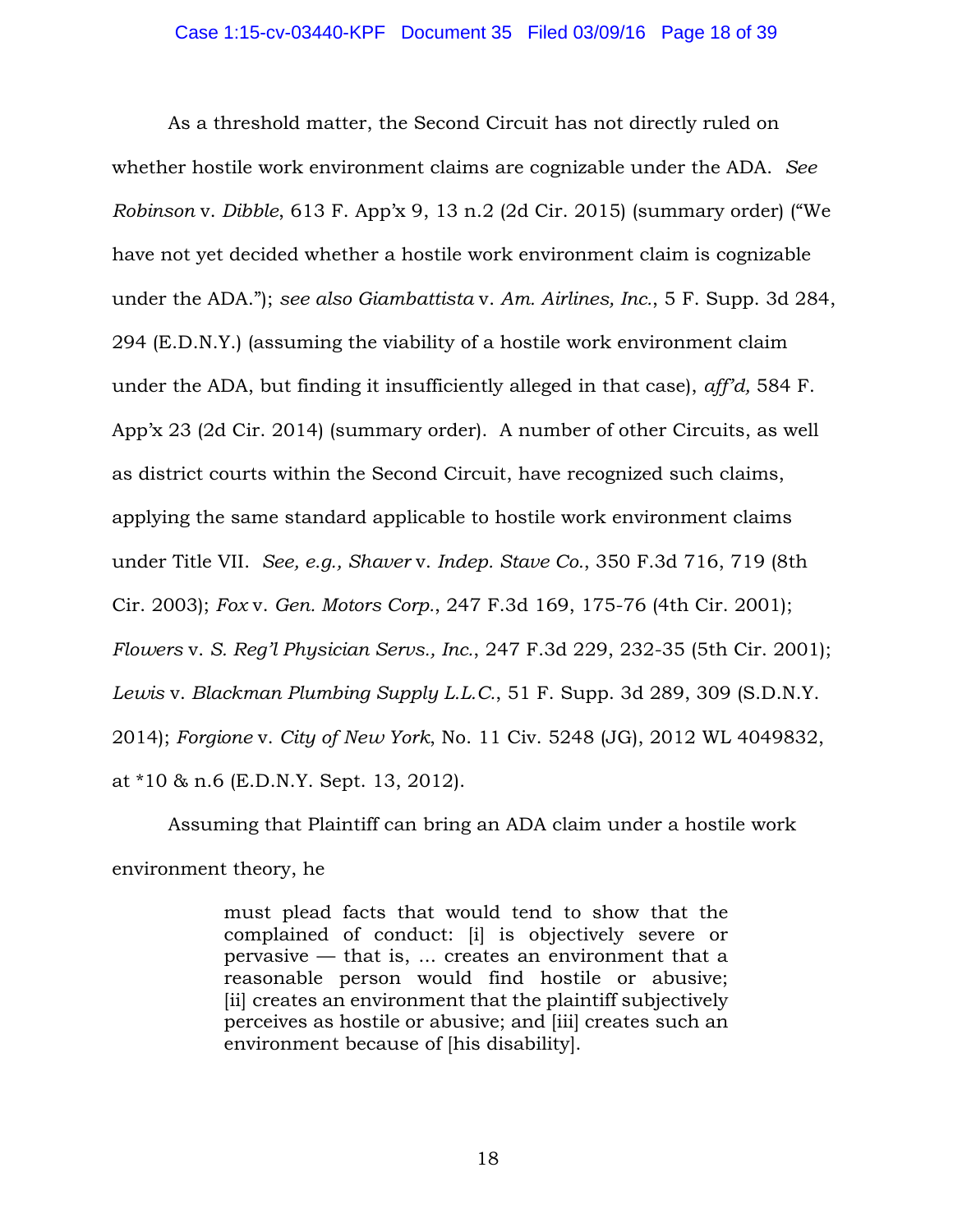*Patane* v. *Clark,* 508 F.3d 106, 113 (2d Cir. 2007) (quoting *Gregory* v. *Daly,* 243 F.3d 687, 691-92 (2d Cir. 2001) (internal quotation marks omitted)). To succeed on a hostile work environment claim, "[t]he plaintiff must show that the workplace was so severely permeated with discriminatory intimidation, ridicule, and insult that the terms and conditions of [his] employment were thereby altered." *Alfano* v. *Costello*, 294 F.3d 365, 373 (2d Cir. 2002). Generally speaking, the discriminatory acts must "be more than 'episodic; they must be sufficiently continuous and concerted in order to be deemed pervasive.'… But it is well-settled in this Circuit that even a single act can meet the threshold if, by itself, it can and does work a transformation of the plaintiff's workplace." *Id.* (quoting *Perry* v. *Ethan Allen, Inc.*, 115 F.3d 143, 149 (2d Cir. 1997)).

The sum total of Plaintiff's disability-related allegations are as follows:

- Plaintiff is HIV positive, and alleges that Defendants perceived him as having AIDS — a perception engendered by the fact that he is openly gay, and which was allegedly reinforced at some later date through inferences drawn from his medical insurance records. (FAC ¶¶ 11, 42-43).
- In May 2013, Cianciotto was feeling ill and said at a meeting that "[i]t feels like I ha[ve] AID[S], you know what that's like[,] Matt?"  *at*  $\lceil 30 \rceil$ *.*
- Cianciotto is not alleged to have made any other comments related to Plaintiff's medical status. After Plaintiff met with DDB's Human Resources Director, however, Cianciotto approached Plaintiff to explain that he had a severe phobia of communicable diseases, including AIDS. (*Id.* at ¶ 49).
- Finally, Plaintiff alleges that he was asked to leave his employment at least in part because he was perceived to have AIDS. (*Id.* at ¶¶ 60, 87).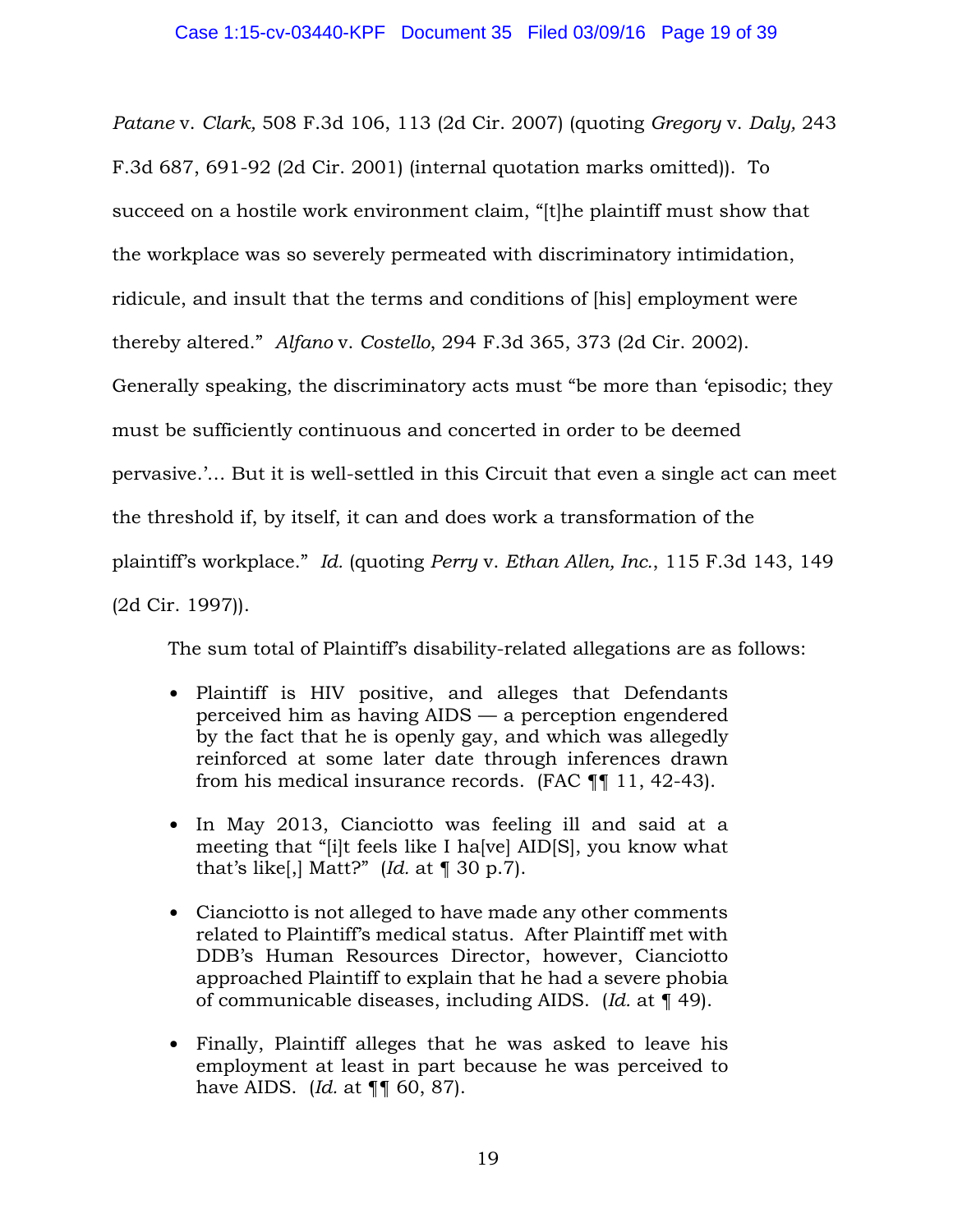### Case 1:15-cv-03440-KPF Document 35 Filed 03/09/16 Page 20 of 39

These incidents, whether considered individually or in combination, fail to demonstrate an environment "so severely permeated with discriminatory intimidation, ridicule, and insult" as to alter the terms and conditions of Plaintiff's employment. 6

The Court does not foreclose the possibility that under some circumstances, the disclosure of an individual's sensitive medical information might plausibly constitute discrimination so severe as to "work a transformation of the plaintiff's workplace." *Alfano*, 294 F.3d at 374. No facts are alleged, however, to suggest that such transformation occurred here. After Cianciotto's May 2013 comment, Plaintiff's responsibilities, compensation, and position remained the same, and his co-workers made no mention of his medical status and treated him no differently. To be sure, Plaintiff alleges that Cianciotto's comment took an emotional toll on him; but subjective perception is only one element of a hostile work environment. *See Patane,* 508 F.3d at 113 (describing both an objective and a subjective prong to a hostile work environment claim). On these pleadings, Cianciotto's single off-handed

 $\overline{a}$ 

<sup>6</sup> Plaintiff additionally alleges two instances of AIDS-related commentary from Cianciotto directed at other employees: Cianciotto stated to an employee with a buzz haircut that the employee "looked like an AIDS patient," and remarked upon hearing that another employee had pneumonia, "Well, be glad [it's] not AIDS." (FAC ¶ 30 p.9). The Court recognizes that in determining whether a hostile work environment exists, "the crucial inquiry focuses on the nature of the workplace environment as a whole," and that therefore "a plaintiff who [him]self experiences discriminatory harassment need not be the target of other instances of hostility in order for those incidents to support [his] claim." *Kaytor* v. *Elec. Boat Corp.*, 609 F.3d 537, 547 (2d Cir. 2010) (emphases omitted) (quoting *Cruz* v. *Coach Stores, Inc.*, 202 F.3d 560, 570 (2d Cir. 2000)). In this case, however, the two additional comments — while in poor taste — are not obviously discriminatory; they certainly do not establish conduct so "severe" and "pervasive" such that, taken together with Plaintiff's other allegations, they would establish a hostile work environment. *Alfano* v. *Costello*, 294 F.3d 365, 374 (2d Cir. 2002).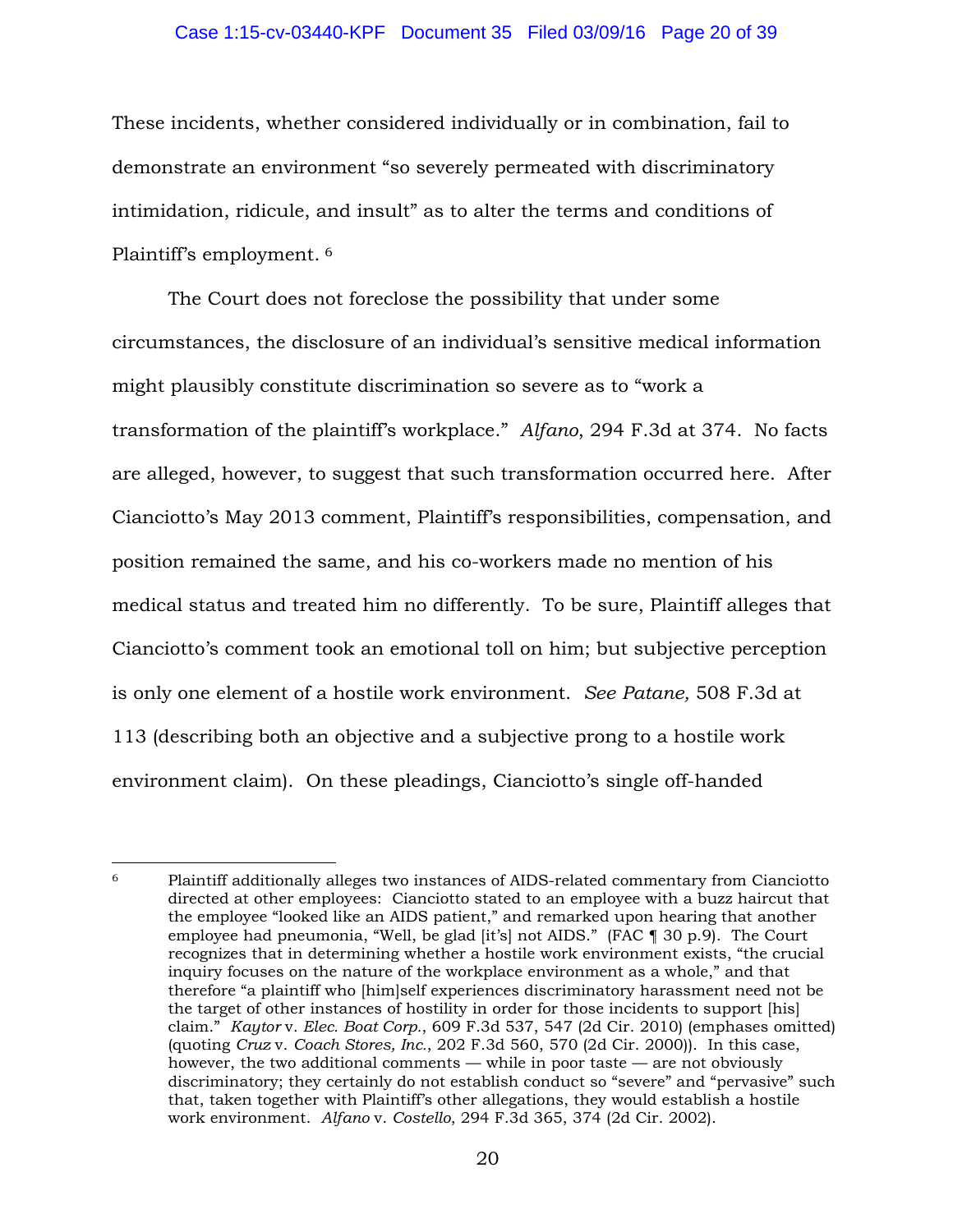### Case 1:15-cv-03440-KPF Document 35 Filed 03/09/16 Page 21 of 39

comment — distasteful though it may have been — was not "severe … enough to create an objectively hostile or abusive work environment."

In addition to the May 2013 statement by Cianciotto previously discussed, Plaintiff alleges further inappropriate actions by his supervisor, but none of those actions was causally related to Plaintiff's asserted disability. *See, e.g.*, *Marini* v. *Costco Wholesale Corp.*, 64 F. Supp. 3d 317, 326 (D. Conn. 2014) ("A hostile work environment claim requires more than just a hostile work environment — it requires proof that hostile acts were based on plaintiff's protected status (*e.g.,* his disability), rather than other reasons."), *reconsideration denied,* No. 11 Civ. 331 (JAM), 2015 WL 1169284 (D. Conn. Mar. 13, 2015). Specifically, Plaintiff alleges that, shortly after he began working under Cianciotto's supervision, "Cianciotto became openly resentful and hostile towards Plaintiff because of his sexual orientation." (FAC ¶ 33). Plaintiff further alleges that Cianciotto expressed his animosity by "harassing, intimidating, and mistreating Plaintiff as a homosexual male by drawing offensive sketches and creating other pictures of Plaintiff in a sexually suggestive manner." (*Id.* at ¶ 34).

Save for Cianciotto's comment at the May 2013 meeting, every instance of discrimination alleged by Plaintiff centers on his sexual orientation; they make no reference to AIDS or illness. The ADA specifically protects against discrimination *on the basis of an individual's disability*; it does not protect an individual against harassment generally. *See, e.g., Castro* v. *City of New York*, 24 F. Supp. 3d 250, 271 (E.D.N.Y. 2014) (dismissing a hostile work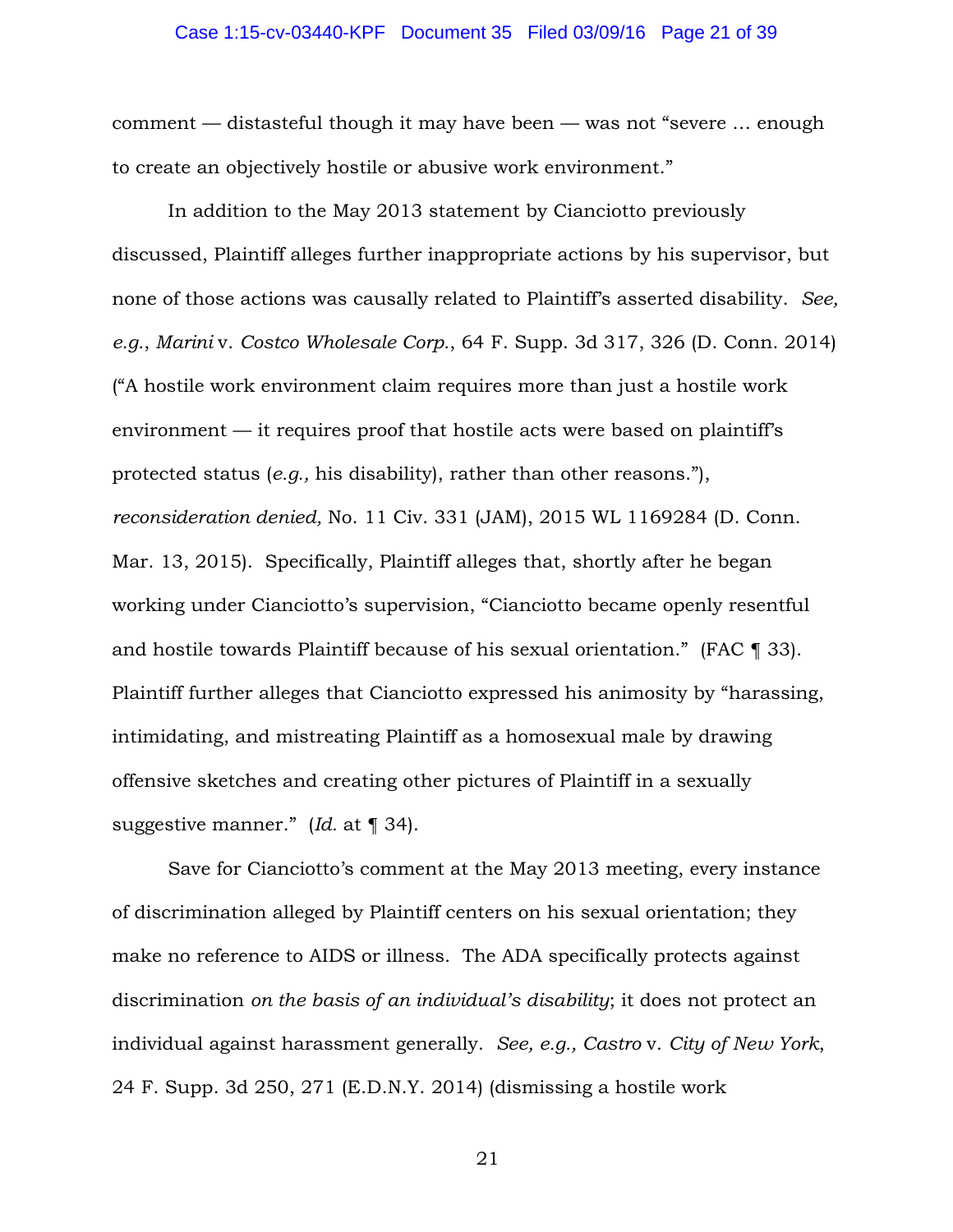### Case 1:15-cv-03440-KPF Document 35 Filed 03/09/16 Page 22 of 39

environment claim where there was "no basis upon which to conclude that the delay in compensation and the assignment of physical tasks occurred *because* plaintiff was disabled" (emphasis in original)).7

Statements mocking or making light of the notion that an individual may suffer from a life-threatening illness are inappropriate, to say the least. However, because the alleged instances of discriminatory conduct based on Defendants' perception that Plaintiff had AIDS fail to rise to the level necessary to constitute a hostile work environment claim, Plaintiff's claims for disability discrimination in violation of the ADA and the NYSHRL fail on the merits.

# **ii. Plaintiff Fails to Demonstrate a Basis for Equitable Tolling or an Adverse Employment Action**

As a fallback position to his continuing violation argument, Plaintiff contends that any relevant limitations periods for his claims should be tolled, as (i) the treatment he received from Cianciotto caused him such psychological trauma that he was unable to file a timely claim, and (ii) DDB never informed him of his right to pursue discrimination claims with the EEOC. (Pl. Opp. 17- 19). Defendants argue in response that Plaintiff's own allegations doom his equitable tolling argument, as he was capable of complaining to Human Resources in June 2013; filing three separate complaints between 2014 and

 $\overline{a}$ <sup>7</sup> In alleging that "Cianciotto targeted him as having AIDS … because he was gay" (FAC ¶ 2). Plaintiff conflates sexual-orientation-based actions with discrimination based on the perception that he had AIDS. Assuming that Plaintiff had AIDS does not constitute discrimination *based on that assumption*; rather, it represents a discriminatory assumption *based on Plaintiff's sexual orientation*. In other words, according to Plaintiff's pleadings, both the assumption that he had AIDS and Cianciotto's harassment stemmed from a common cause (namely, animus toward Plaintiff's sexual orientation). That does not make them causally related to each other.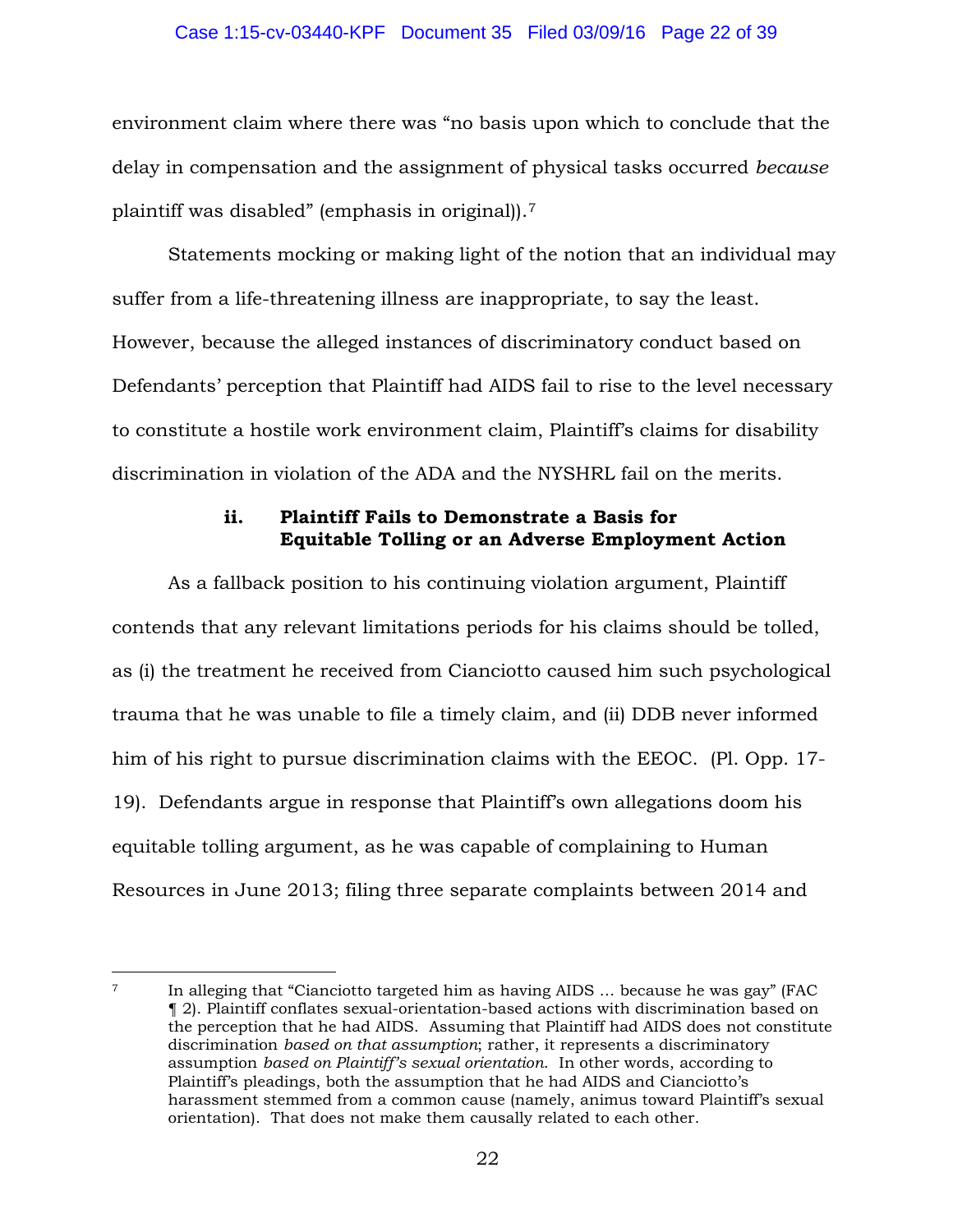### Case 1:15-cv-03440-KPF Document 35 Filed 03/09/16 Page 23 of 39

2015; and working continuously for DDB during the period from April 2011 to the present. (Def. Reply 6). Regarding notice of Plaintiff's right to file with the EEOC, Defendants contend, *inter alia*, that they had no legal obligation to inform Plaintiff of such rights. (*Id.* at 6 n.7).

"Equitable tolling is only appropriate in 'rare and exceptional circumstances in which a party is prevented in some extraordinary way from exercising [his] rights.'" *Paneccasio* v. *Unisource Worldwide, Inc.*, 532 F.3d 101, 112 (2d Cir. 2008) (quoting *Zerilli-Edelglass* v. *N.Y.C. Transit Auth.*, 333 F.3d 74, 80 (2d Cir. 2003)). In light of Plaintiff's ability both to continue working and at such a level as to receive a promotion — and to lodge a complaint with Human Resources during the very period for which he alleges the limitations period should be tolled, Plaintiff's case is easily distinguishable from the case law on which he relies. (*See* Pl. Opp. 17-18 (citing *Tsai* v. *Rockefeller Univ.*, 137 F. Supp. 2d 276, 281-83 (S.D.N.Y. 2001))).

As for Plaintiff's claim that DDB failed to inform him of his right to complain to the EEOC, it is true that DDB had an obligation to display a poster informing employees of their rights under the Equal Employment Opportunity Act. Plaintiff alleges neither the presence nor the absence of such a poster. But even assuming that DDB failed to discharge its responsibility in this regard, such failure would not constitute the sort of "affirmative misconduct … aimed at causing [a plaintiff] to forgo his legal rights," so as to warrant equitable tolling. *Long* v. *Frank*, 22 F.3d 54, 59 (2d Cir. 1994). This is particularly so given Plaintiff's allegation that a co-worker filed a complaint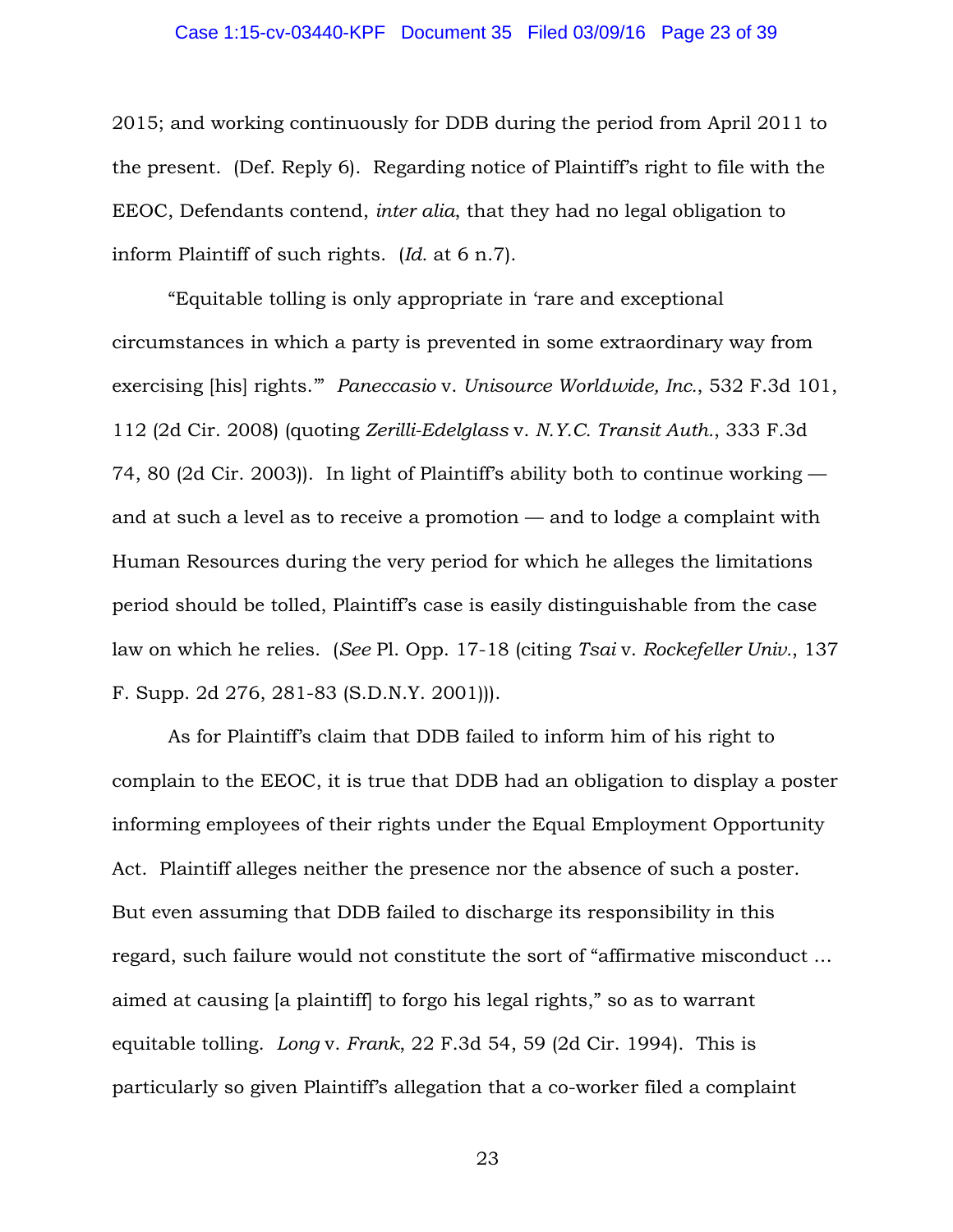### Case 1:15-cv-03440-KPF Document 35 Filed 03/09/16 Page 24 of 39

against DDB with the EEOC in 2012, for which other DDB employees provided supporting testimony — thereby demonstrating that other employees were familiar with the EEOC charge process. (FAC ¶ 30 p.6). The Court strongly doubts the applicability of equitable tolling in this case. It need not decide this issue, however, as Plaintiff's disability discrimination claims fail on the merits, for the reasons stated in the preceding section and an additional reason discussed in this section.

Plaintiff fails to allege that he suffered an adverse employment action within the meaning of the ADA and the NYSHRL; therefore his claims under those statutes must fail. A plaintiff suffers an "adverse employment action" for the purposes of the ADA when "he or she endures a 'materially adverse change' in the terms and conditions of employment." *Galabya* v. *N.Y.C. Bd. of Educ.,* 202 F.3d 636, 640 (2d Cir. 2000) (citing *Richardson* v. *N.Y. State Dep't of Corr. Serv.*, 180 F.3d 426, 446 (2d Cir. 1999)). A materially adverse change is a change in working conditions that is "more disruptive than a mere inconvenience or an alteration of job responsibilities." *Id.* (quoting *Crady* v. *Liberty Nat'l Bank & Trust Co. of Ind.*, 993 F.2d 132, 136 (7th Cir. 1993)). "Examples of materially adverse employment actions include 'termination of employment, a demotion evidenced by a decrease in wage or salary, a less distinguished title, a material loss of benefits, significantly diminished material responsibilities, or other indices … unique to a particular situation." *Feingold*  v. *New York*, 366 F.3d 138, 152 (2d Cir. 2004) (quoting *Galabya,* 202 F.3d at 640) (ellipsis in original).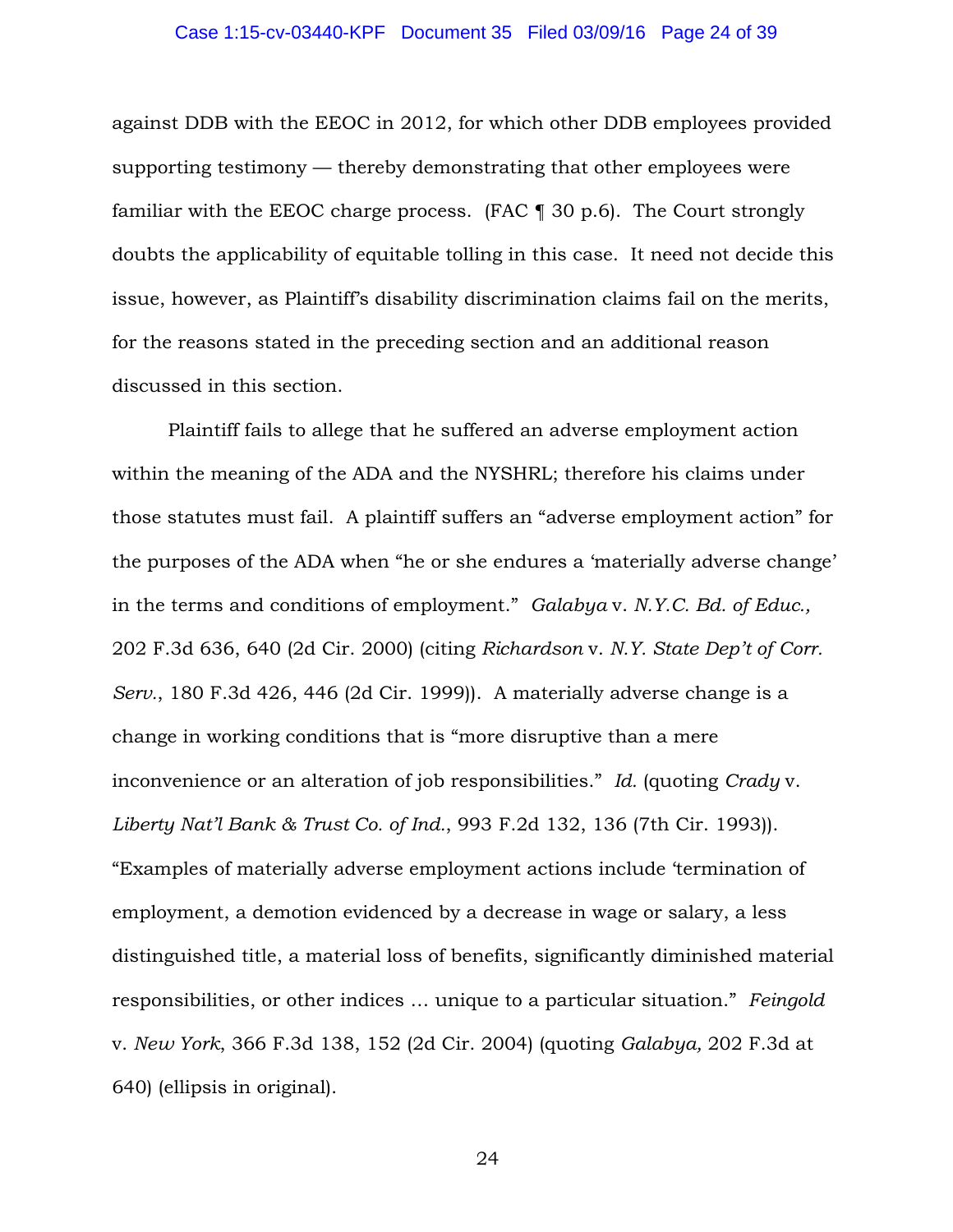As noted *supra*, Plaintiff has abandoned his assertion of disability-based constructive discharge. (Lask Decl. ¶ 1). This does not necessarily mean, of course, that he has withdrawn the factual contentions underlying that claim; as relevant to his disability discrimination claims, these include the contention that the corporate Defendants "request[ed] Plaintiff to leave his employment without any basis regarding his work performance after he complained to the EEOC and indicated that he actually had HIV." (FAC ¶ 86). Plaintiff did not, however, leave his employment. On the contrary, as of the filing of his FAC, he continued to hold his position at DDB. Nor does Plaintiff allege any demotion, salary reduction, loss of benefits, or change to his responsibilities as a consequence of his disability; in fact, the only change in employment conditions that Plaintiff alleges as having occurred during his tenure with DDB consists of a promotion and a raise. (*Id.* at ¶¶ 35-36).8 The mere offering of a

 $\overline{a}$ <sup>8</sup> Plaintiff does allege a one-year delay in receiving the salary increase that accompanied his promotion. (FAC ¶ 36). The FAC provides no suggestion that this delay was in any way related to Plaintiff's medical status; to the contrary, the temporary withholding occurred months prior to any mention by Cianciotto of his associating Plaintiff with AIDS. Additionally, "a plaintiff seeking to assert a discrimination claim based on a delay in the receipt of compensation faces a substantial hurdle." *Castro* v. *City of New York*, 24 F. Supp. 3d 250, 262 & n.24 (E.D.N.Y. 2014). Courts in the Second Circuit have consistently held that paycheck delays do not constitute an "adverse employment action" for purposes of making a *prima facie* employment discrimination or retaliation claim. *See Bobbitt* v. *N.Y.C. Health and Hosp. Corp.*, No. 08 Civ. 10765 (SAS), 2009 WL 4975196, at \*9 n.130 (S.D.N.Y. Dec. 22, 2009) (listing cases in which delayed paychecks were found not to constitute an adverse employment action). This is particularly so where the delay does not interrupt a preexisting schedule of payments, such that the withholding could not be said to constitute a "materially adverse change" to the terms and conditions of a plaintiff's employment. *Castro*, 24 F. Supp. 3d at 263; *see also Bobbitt*, 2009 WL 4975196, at \*9 ("A delay in receiving [a] workers' compensation check does not change the terms or conditions of [the plaintiff's] employment."). Even assuming the delay could conceivably constitute an adverse employment, however, the lack of any connection to Plaintiff's proffered disability would preclude the delayed payment from supporting Plaintiff's disability discrimination claims.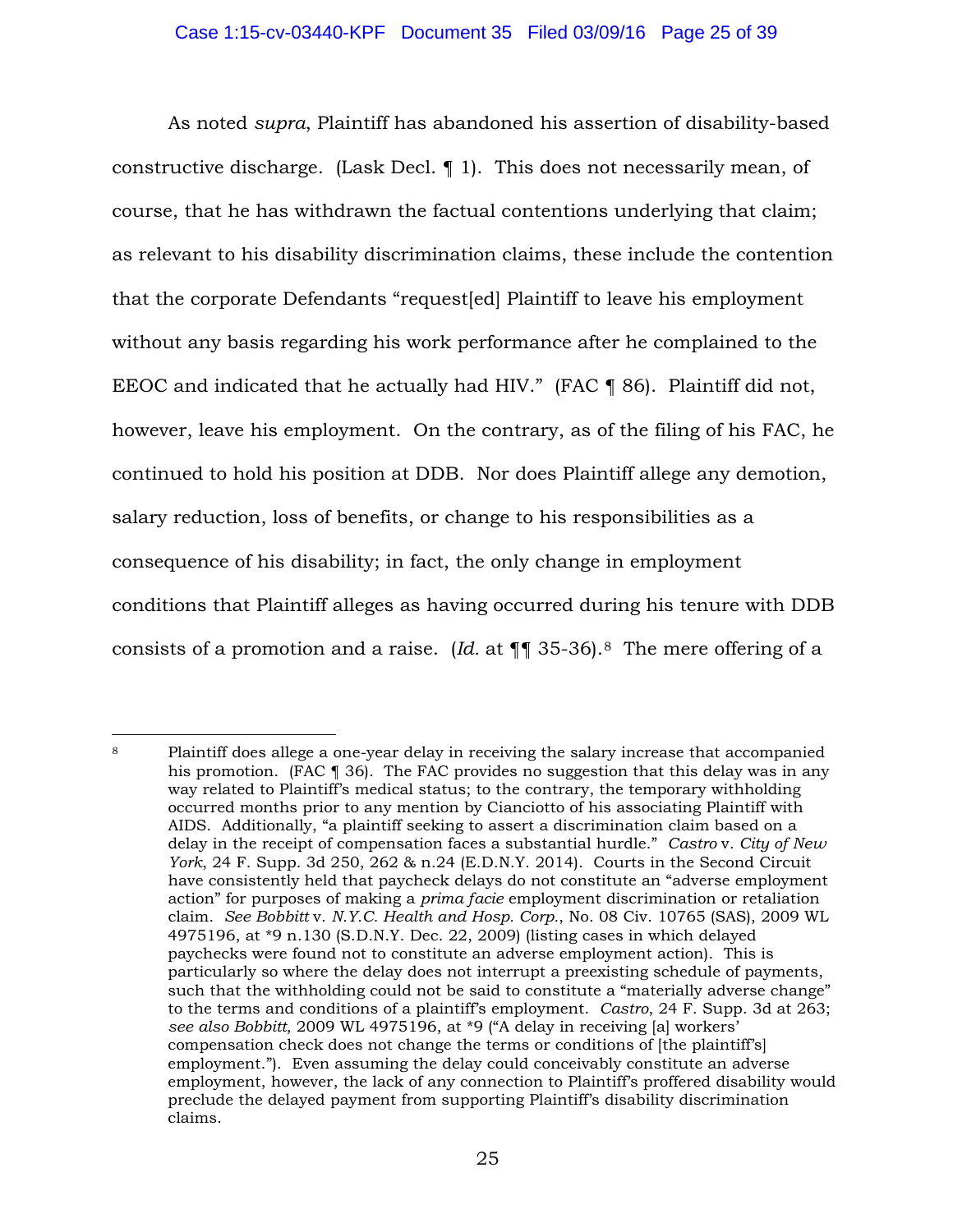### Case 1:15-cv-03440-KPF Document 35 Filed 03/09/16 Page 26 of 39

severance package to Plaintiff does not itself constitute an adverse employment action, in light of the fact that Plaintiff alleges no negative consequences arising from his refusal to leave DDB.

For all of these reasons, even had Plaintiff's ADA claim been found timely, both that claim and his NYSHRL disability claim were nevertheless doomed to fail on the merits. They will therefore be dismissed.

## **D. Plaintiff Fails to State a Claim for Retaliation Under the ADA, Title VII, or the NYSHRL**

Plaintiff asserts claims for retaliation under the ADA, Title VII, and the NYSHRL, all three of which are analyzed under the same framework. *See Weissman* v. *Dawn Joy Fashions, Inc.*, 214 F.3d 224, 234 (2d Cir. 2000) (comparing retaliation provisions under ADA and NYSHRL); *Sarno* v. *Douglas Elliman-Gibbons & Ives, Inc.*, 183 F.3d 155, 159 (2d Cir. 1999) (comparing retaliation provisions under ADA and Title VII). In order to make out a *prima facie* case under any of these statutes, a plaintiff must show that (i) he engaged in protected activity, (ii) his employer was aware of that protected activity, (iii) his employer took adverse action against him, and (iv) "a retaliatory motive played a part in the adverse employment action." *Sista* v. *CDC Ixis N. Am., Inc.*, 445 F.3d 161, 177 (2d Cir. 2006) (quoting *Reg'l Econ. Cmty Action Program, Inc.*  v. *City of Middletown*, 294 F.3d 35, 54 (2d Cir. 2002)). In the present case, Plaintiff fails to allege any adverse employment action taken against him. Consequently, his claims for retaliation, whether construed as related to his allegations of disability discrimination or sexual orientation discrimination, cannot stand.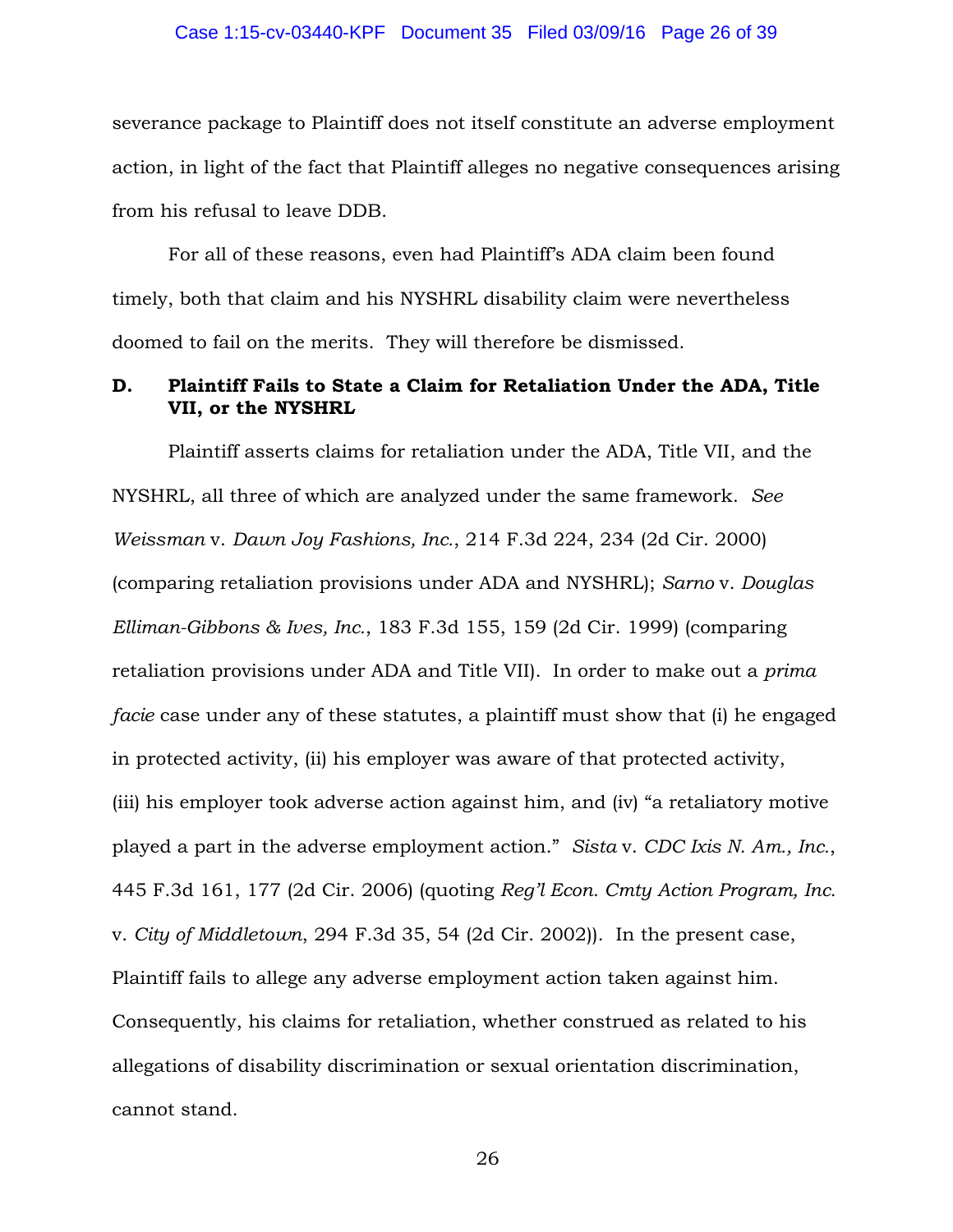An employment action in the retaliation context is adverse if it "would have been materially adverse to a reasonable employee or job applicant." *Hicks* v. *Baines*, 593 F.3d 159, 165 (2d Cir. 2010) (internal quotations omitted). "Actions are 'materially adverse' if they are 'harmful to the point that they could well dissuade a reasonable worker from making or supporting a charge of discrimination." *Id.* (quoting *Burlington N. & Santa Fe Ry. Co.* v. *White*, 548 U.S. 53, 57 (2006)). Here, the only negative action allegedly taken subsequent to Plaintiff's protected activity — his filing of complaints with the EEOC and NYSDHR — was the offering of a severance package that Plaintiff was free to accept or decline (and which he did in fact decline, with no adverse consequences). (FAC ¶¶ 10, 58). Nothing about the offer of a severance package, absent some indication that a complainant did or would suffer negative repercussions should he or she reject the offer, would tend to dissuade a reasonable employee from engaging in protected activity. Plaintiff's retaliation claims are therefore dismissed.

## **E. Plaintiff Fails to State a Claim for Discrimination Under Title VII**

### **1. Applicable Law**

"Under Title VII of the Civil Rights Act of 1964, 'it shall be unlawful employment practice for an employer ... to discriminate against any individual with respect to his compensation, terms, conditions, or privileges of employment, because of such individual's race, color, religion, sex, or national origin.'" *Faragher* v. *City of Boca Raton*, 524 U.S. 775, 786 (1998) (quoting 42 U.S.C. § 2000e-2(a)(1)). Absent direct evidence of discrimination, a *prima facie*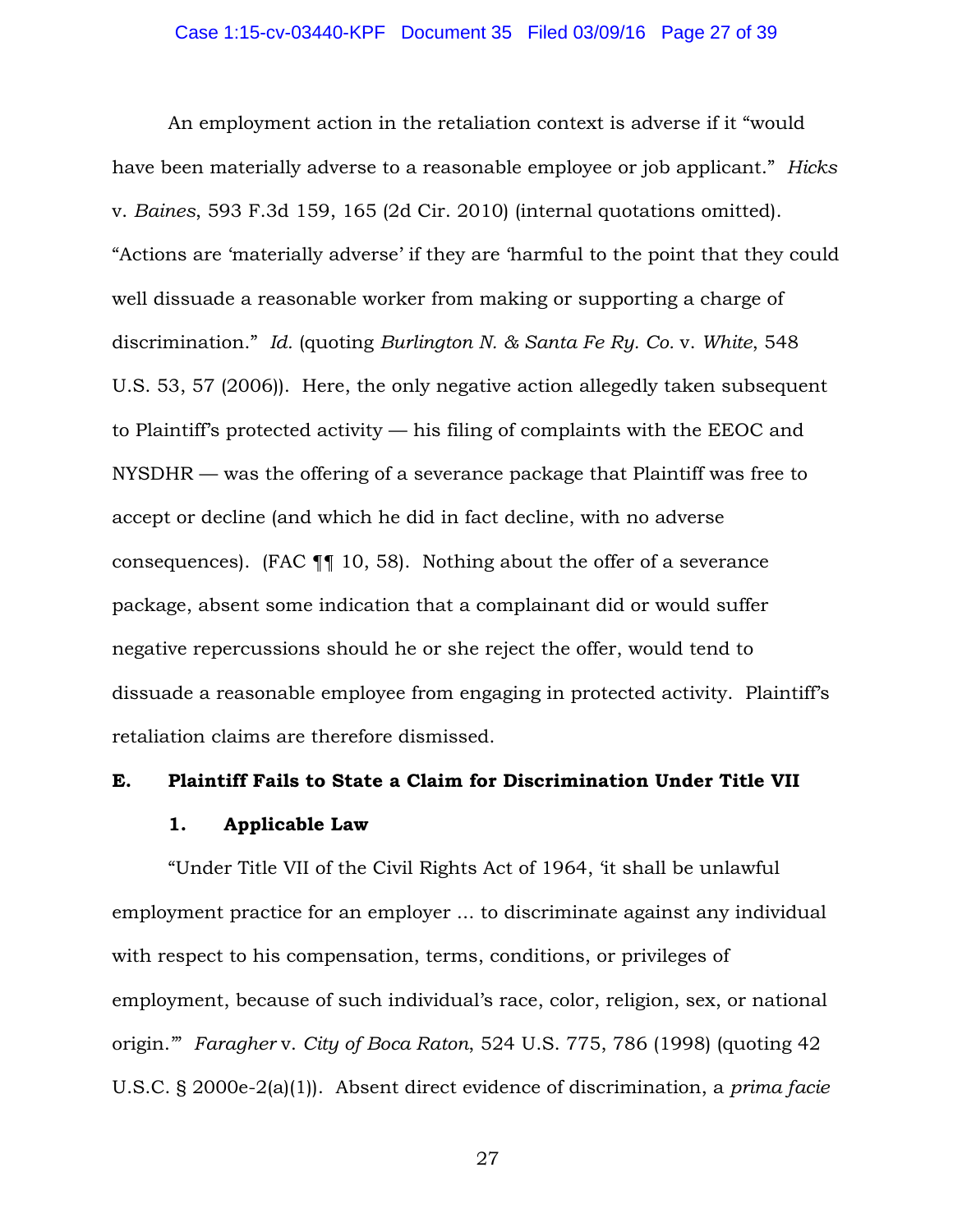### Case 1:15-cv-03440-KPF Document 35 Filed 03/09/16 Page 28 of 39

case of Title VII discrimination requires a showing that (i) the plaintiff is a member of a protected class; (ii) he was qualified for the position he held; (iii) he suffered an adverse employment action; and (iv) the adverse action took place under circumstances giving rise to an inference of discrimination. *See, e.g., Reynolds* v. *Barrett,* 685 F.3d 193, 202 (2d Cir. 2012); *Ruiz* v. *County of Rockland,* 609 F.3d 486, 491-92 (2d Cir. 2010).

To survive a motion to dismiss "a complaint in a discrimination lawsuit need not contain specific facts establishing a *prima facie* case of discrimination[.]" *Twombly*, 550 U.S. at 569 (internal alteration omitted) (quoting *Swierkiewicz* v. *Sorema N.A.*, 534 U.S. 506, 508 (2002)). Rather, at the pleading stage, "a plaintiff 'need only give plausible support to a minimal inference of discriminatory motivation.'" *Vega* v. *Hempstead Union Free Sch. Dist.*, 801 F.3d 72, 84 (2d Cir. 2015) (quoting *Littlejohn* v. *City of New York*, 795 F.3d 297, 306 (2d Cir. 2015)).

### **2. Analysis**

## **a. Plaintiff's Title VII Claims Against the Individual Defendants Fail Because Title VII Does Not Provide For Individual Liability**

The FAC does not make clear which claims are being asserted against which Defendants. Defendants correctly note (*see* Def. Br. 23; Cianciotto Br. 2) that, to the extent Plaintiff asserts claims for Title VII discrimination against Cianciotto, Hempel, and Brown, such claims must fail on the grounds that Title VII does not provide for individual liability. *See Tomka* v. *Seiler Corp.*, 66 F.3d 1295, 1317 (2d Cir. 1995) (holding "that an employer's agent may not be held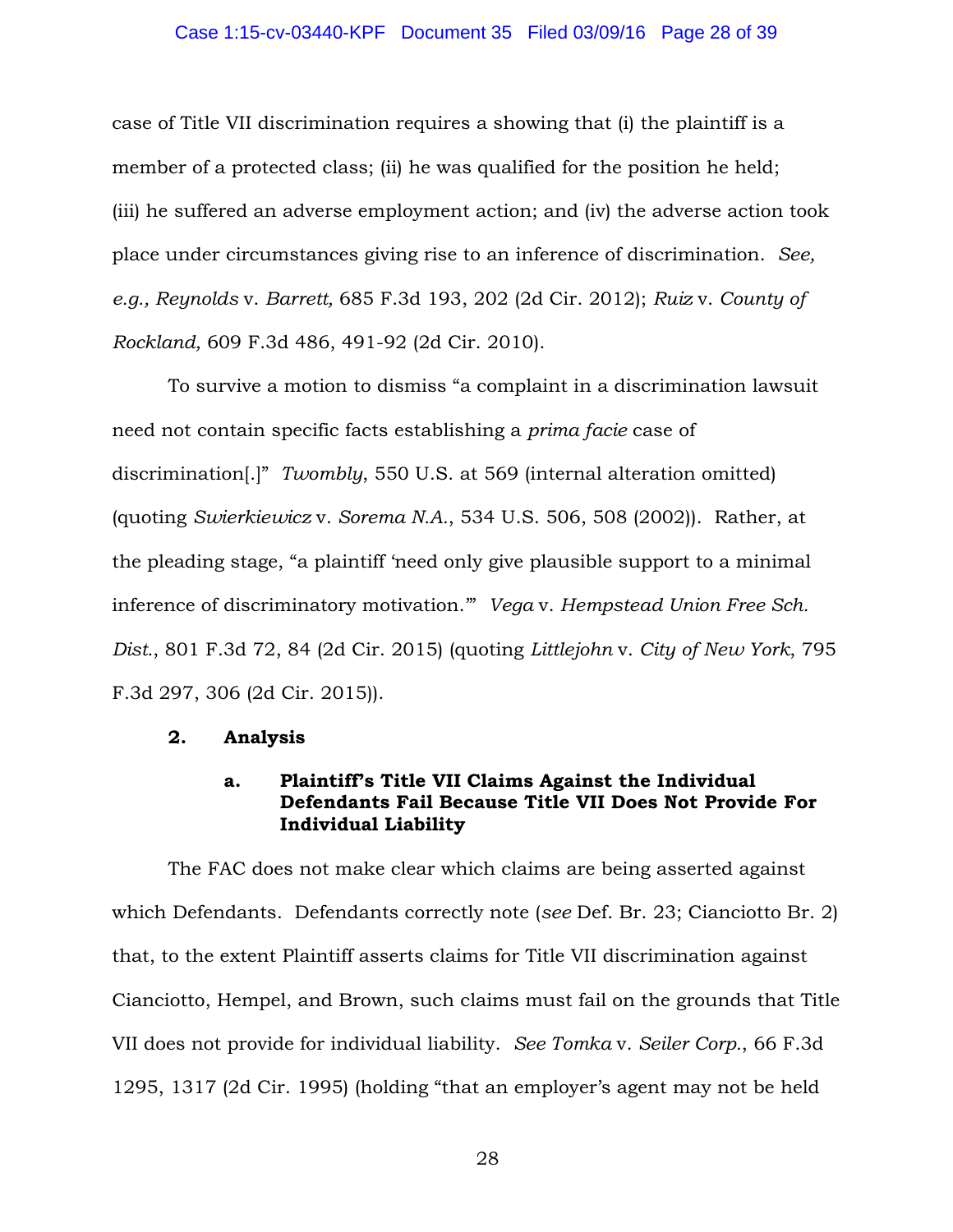individually liable under Title VII"), *abrogated on other grounds by Burlington Indus., Inc.* v. *Ellerth*, 524 U.S. 742 (1998).

## **b. Plaintiff's Title VII Claims Against the Corporate Defendants Fail on the Merits Under Governing Second Circuit Law**

Plaintiff alleges that Cianciotto, his supervisor at DDB, was "openly hostile and resentful" toward Plaintiff "because of his sexual orientation." (FAC ¶ 33). In support of this contention, Plaintiff provides numerous examples of Cianciotto's allegedly anti-gay behavior, including three lewd drawings of Plaintiff on an office whiteboard; a movie poster, circulated to the office and posted on Facebook, depicting Plaintiff's head on the body of a bikini-clad woman "in the gay sexual receiving position"; a comment made to a co-worker in which Cianciotto stated that "if he were gay, he'd like to have gay intercourse with [the co-worker]"; and a question posed to another employee during a trivia game asking how it felt to "be beaten out by the gay guy." (*Id.* at ¶¶ 30, 34).

By any metric, the conduct alleged is reprehensible. Defendants move to dismiss Plaintiff's Title VII claim, however, on the ground that discrimination claims based on sexual orientation are simply not cognizable under Title VII. (Def. Br. 9-10). Plaintiff responds by arguing that Title VII should be expanded to recognize sexual orientation claims; and that in any case, he has asserted a viable claim based not on sexual orientation, but rather on sexual stereotyping. (Pl. Opp. 12-14; *see also* FAC 19 (titling Plaintiff's second cause of action "Title VII Stereotypical Animus")). Under the law as it currently stands, the Court is constrained to find that Plaintiff has not stated a cognizable claim for Title VII discrimination.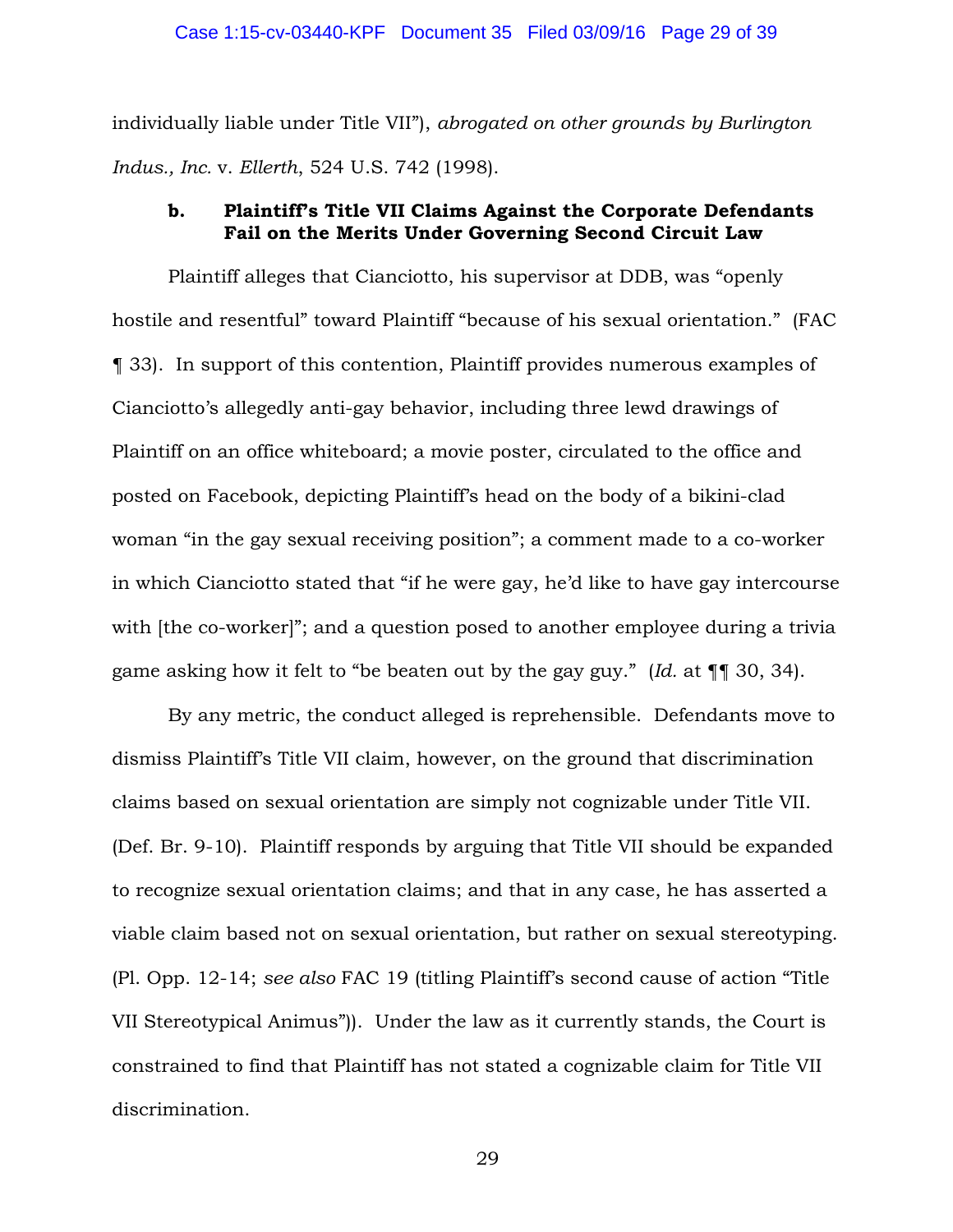In *Simonton* v. *Runyon*, 232 F.3d 33 (2d Cir. 2000), the Second Circuit unequivocally held that "Title VII does not proscribe discrimination because of sexual orientation." *Id.* at 36. In reaching this conclusion, it cited "Congress's rejection, on numerous occasions, of bills that would have extended Title VII's protection to people based on their sexual preferences." *Id.* at 35 (citing, e.g., Employment Nondiscrimination Act of 1996, S. 2056, 104th Cong. (1996); Employment Non-Discrimination Act of 1995, H.R. 1863, 104th Cong. (1995); Employment Non-Discrimination Act of 1994, H.R. 4636, 103d Cong. (1994)). The *Simonton* Court additionally looked to the other protected classifications under Title VII, reasoning that when read alongside the categories of race, color, religion, or nationality, "sex" could logically only refer to a class "delineated by gender, rather than sexual activity regardless of gender." *Id.* (quoting *DeCintio* v. *Westchester County Med. Ctr.*, 807 F.2d 304, 306-07 (2d Cir. 1986)).9 The *Simonton* Court drew a distinction, however, between claims based on discrimination targeting sexual orientation and those based upon nonconformity with sexual stereotypes — the latter of which the Second Circuit has since recognized *are* cognizable under Title VII, but "should not be used to 'bootstrap protection for sexual orientation into Title VII.'" *Dawson* v. *Bumble & Bumble*, 398 F.3d 211, 218-21 (2d Cir. 2005) (quoting *Simonton*, 232 F.3d at 38); *see also Kiley* v. *Am. Soc. for Prevention of Cruelty to Animals*, 296 F. App'x

 $\overline{a}$ 

<sup>&</sup>lt;sup>9</sup> The Court notes that to the extent that sexual orientation is argued to be dissimilar to the classes expressly protected under Title VII because it is based on "activity" rather than personal traits, the inclusion of religion in the text of Title VII would appear to disprove that argument.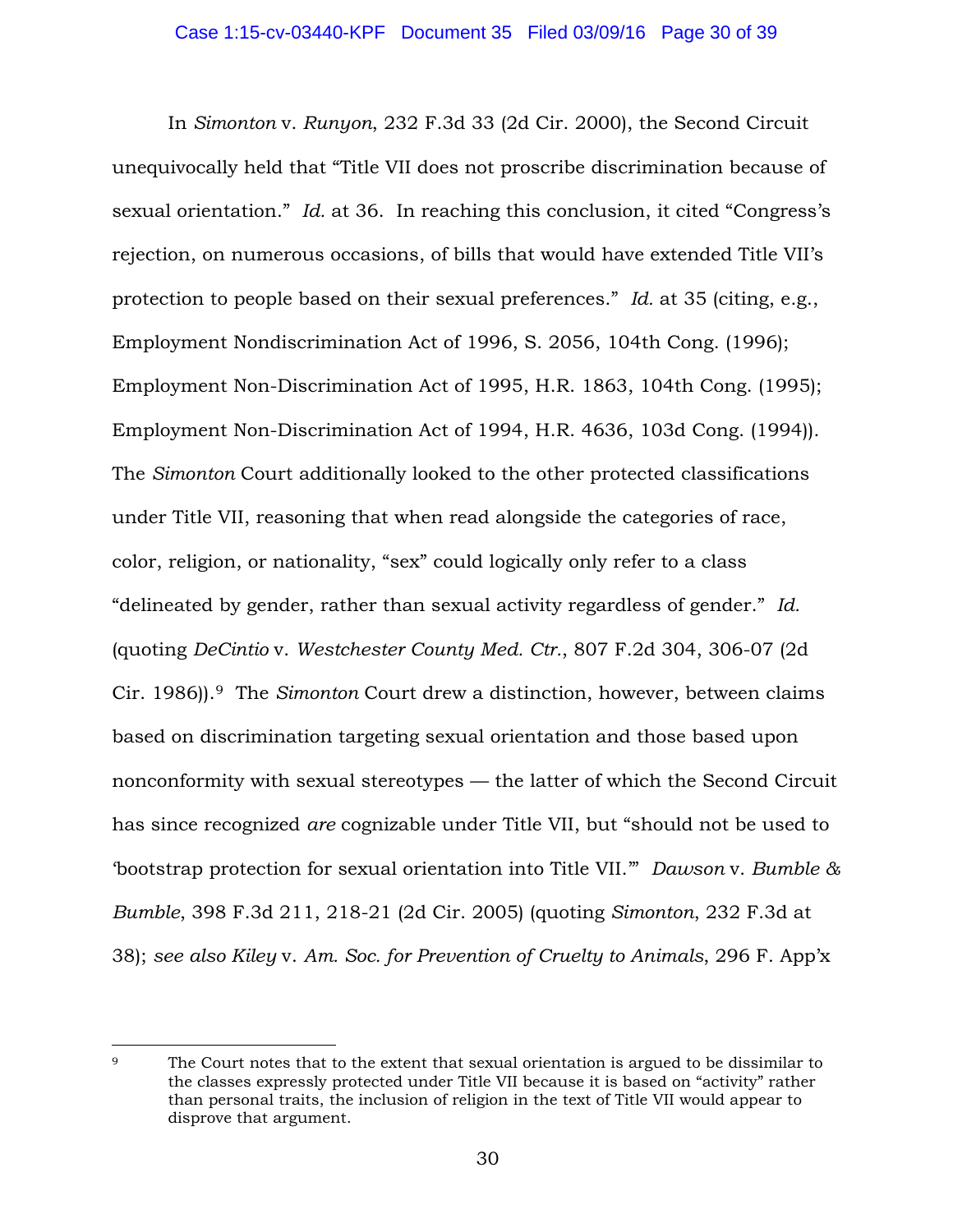107, 109 (2d Cir. 2008) (summary order) ("Plaintiffs may bring Title VII claims alleging that an adverse employment decision was due in part to sexual stereotyping by the employer," but "may not use a gender stereotyping claim to bootstrap protection for sexual orientation into Title VII." (internal quotation marks omitted)).

The broader legal landscape has undergone significant changes since the Second Circuit's decision in *Simonton*. In 2013, the Supreme Court issued an opinion striking down the Defense of Marriage Act ("DOMA"), 1 U.S.C. § 7 and 28 U.S.C. § 1738C, which amended the Dictionary Act — the statute providing rules of construction for a multitude of federal laws and regulations — to define "marriage" and "spouse" as excluding same-sex partners. *See generally United States* v. *Windsor*, 133 S. Ct. 2675 (2013). In so doing, the Supreme Court found that DOMA violated the equal protection guarantee contained within the Fifth Amendment to the United States Constitution by "refusing to acknowledge a status the [individual states recognizing same-sex marriage] find[] to be dignified and proper." *Id.* at 2696. Two years later, the Court further advanced protections for individuals in same-sex relationships when it ruled that, under the Due Process and Equal Protection Clauses of the Fourteenth Amendment, same-sex couples have the right to marry. *Obergefell*  v. *Hodges*, 135 S. Ct. 2584, 2604-05 (2015).

To be sure, neither of these cases impacts the issue of what protections Title VII affords; that said, they reflect a shift in the perception, both of society and of the courts, regarding the protections warranted for same-sex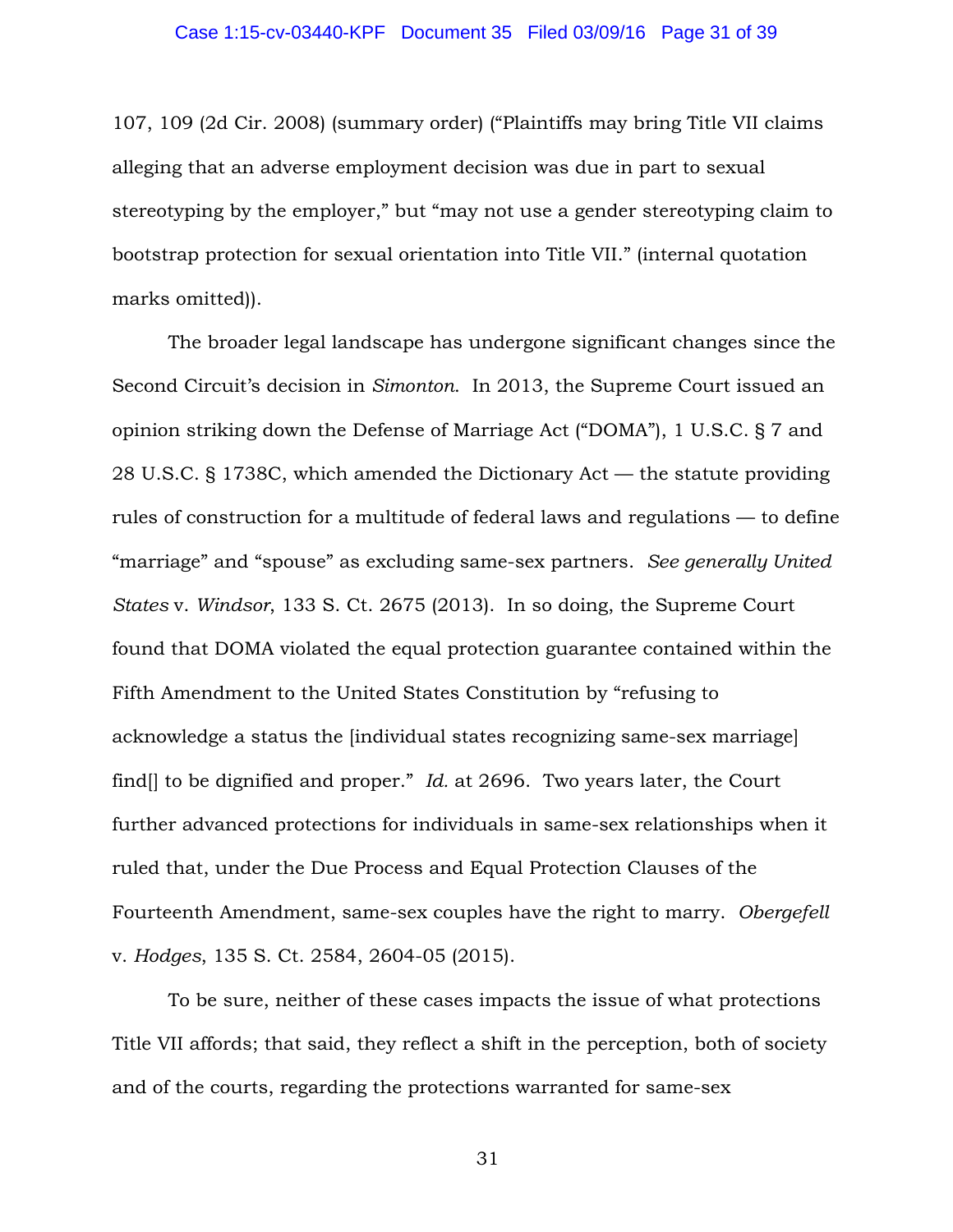### Case 1:15-cv-03440-KPF Document 35 Filed 03/09/16 Page 32 of 39

relationships and the men and women who engage in them. It is against this backdrop that in July 2015 the EEOC issued a decision, binding on federal agencies (though not federal courts), finding that claims for sexual orientation discrimination *are* cognizable under Title VII. *See* EEOC Appeal No. 0120133080, 2015 WL 4397641 (July 16, 2015); *see generally McMenemy* v. *City of Rochester*, 241 F.3d 279, 284 (2d Cir. 2001) (concluding that EEOC interpretation of Title VII and its terms is "entitled to respect" to the extent it has the "power to persuade," pursuant to *Skidmore* v. *Swift & Co.*, 323 U.S. 134 (1944)).

Further highlighting the degree to which times have changed since *Simonton*, numerous cases have demonstrated the difficulty of disaggregating acts of discrimination based on sexual orientation from those based on sexual stereotyping. *See, e.g.*, *Dawson*, 398 F.3d at 218 ("gender stereotyping claims can easily present problems for an adjudicator. This is for the simple reason that stereotypical notions about how men and women should behave will often necessarily blur into ideas about heterosexuality and homosexuality." (internal quotation marks and alteration omitted)); *Boutillier* v. *Hartford Pub. Sch.*, No. 13 Civ. 1303 (WWE), 2014 WL 4794527, at \*2 (D. Conn. Sept. 25, 2014) (finding that, "[c]onstrued most broadly," the plaintiff's allegations of sexual orientation discrimination also stated discriminatory treatment based on sexual stereotypes); *Videckis* v. *Pepperdine Univ.,* No. 15 Civ. 298 (DDP), 2015 WL 1735191, at \*8 (C.D. Cal. 2015) (observing, in the context of Title IX, that "the line between discrimination based on gender stereotyping and discrimination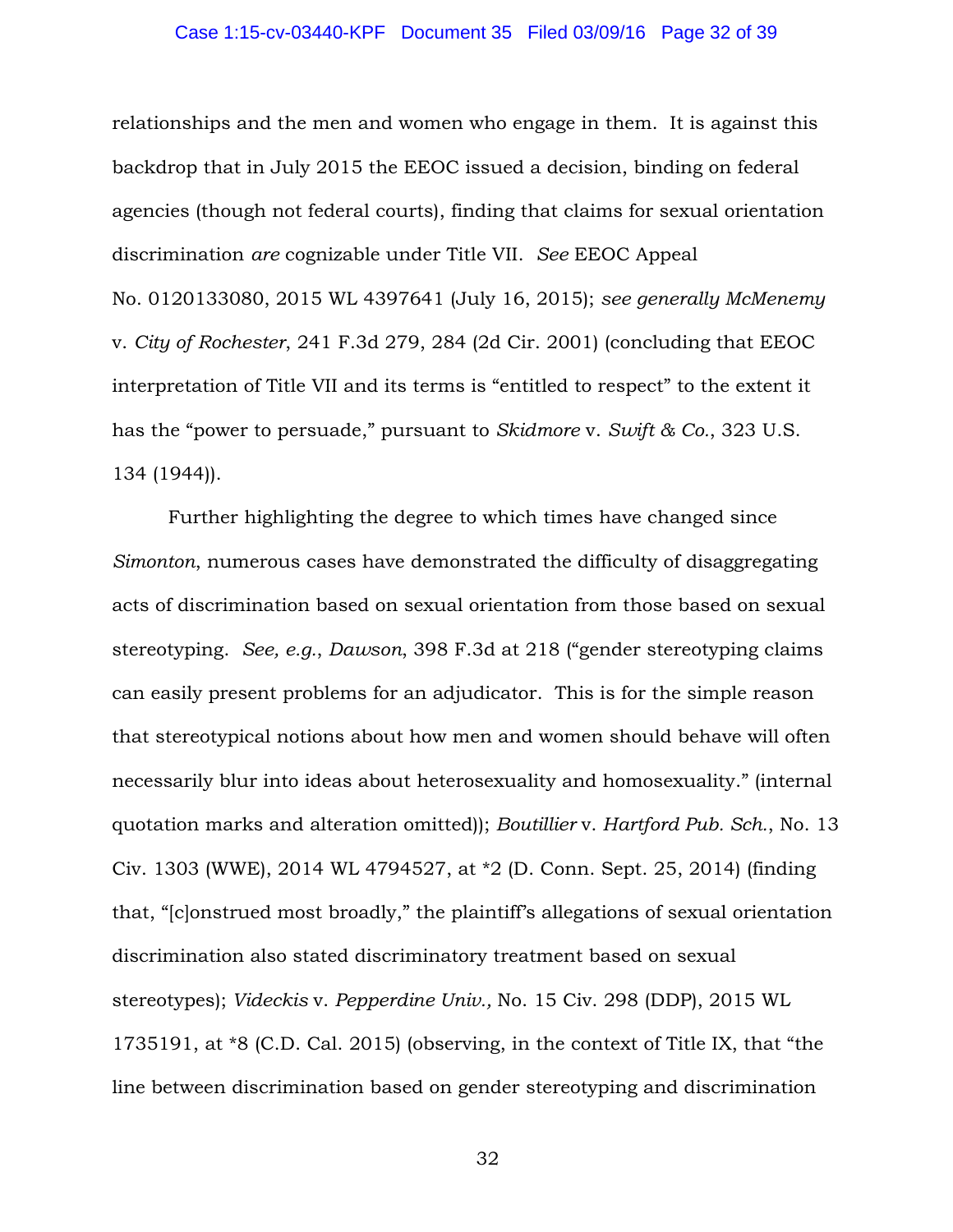based on sexual orientation is blurry, at best, and thus a claim that Plaintiffs were discriminated against on the basis of ... their sexual orientation may fall within the bounds of Title IX."); *Bianchi* v. *City of Philadelphia,* 183 F. Supp. 2d 726, 738 (E.D. Pa. 2002) (discussing the fine distinction between sex-based claims and sexual orientation discrimination); *cf. Latta* v. *Otter*, 771 F.3d 456 (9th Cir. 2014) (Berzon, J., concurring) ("the social exclusion and state discrimination against lesbian, gay, bisexual, and transgender people reflects, in large part, disapproval of their nonconformity with gender-based expectations"). This difficulty comes as no surprise, for, as the EEOC stated in its July 2015 decision, "sexual orientation is inherently a 'sex-based consideration,' and an allegation of discrimination based on sexual orientation is necessarily an allegation of sex discrimination under Title VII." 2015 WL 4397641, at \*5; *see also Centola* v. *Potter*, 183 F. Supp. 2d 403, 410 (D. Mass. 2002) (observing that "[s]exual orientation harassment is often, if not always, motivated by a desire to enforce heterosexually defined gender norms. In fact, stereotypes about homosexuality are directly related to our stereotypes about the proper roles of men and women.").

A simple example helps to illustrate the futility of treating sexual orientation discrimination as separate from sex-based considerations: If an employer fires her female employee because the employer believes that women should defer to men, but the employee sometimes challenges her male colleagues, such action would present a cognizable claim under Title VII. If the same employer fires her female employee because the employer believes that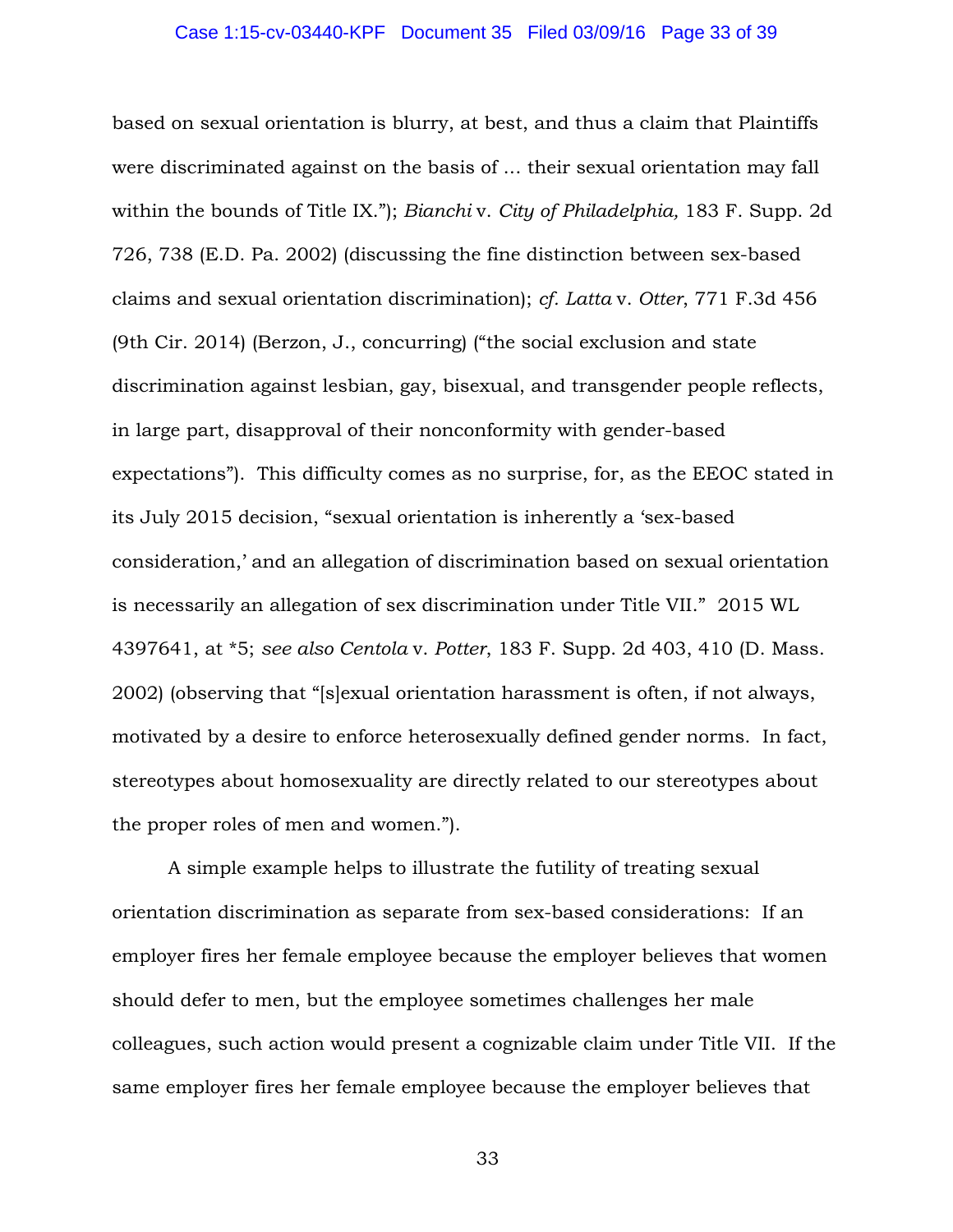### Case 1:15-cv-03440-KPF Document 35 Filed 03/09/16 Page 34 of 39

women should date men, but the employee only dates women, the prevailing construction of Title VII would find no cognizable claim under that statute. The inevitable result of holding that some sexual stereotypes give rise to cognizable Title VII claims, while others — namely, those involving sexual orientation — do not, has been an invitation to the precise bootstrapping that the *Simonton* Court intended to avoid. *See*, *e.g.*, Kristin M. Bovalino, *How the Effeminate Male Can Maximize His Odds of Winning Title VII Litigation*, 53 SYRACUSE L. REV. 1117, 1134 (2003) (counseling "gay plaintiffs bringing claims under Title VII [to] emphasize the gender stereotyping theory and de-emphasize any connection the discrimination has to homosexuality"); *see also Videckis,* 2015 WL 1735191, at \*8 (stating that plaintiffs could frame a claim for sexual orientation discrimination as one for sexual stereotyping).

The lesson imparted by the body of Title VII litigation concerning sexual orientation discrimination and sexual stereotyping seems to be that no coherent line can be drawn between these two sorts of claims. Yet the prevailing law in this Circuit — and, indeed, every Circuit to consider the question — is that such a line must be drawn. *Simonton* is still good law, and, as such, this Court is bound by its dictates. Consequently, the Court must consider whether the Plaintiff has pleaded a claim based on sexual stereotyping, separate and apart from the stereotyping inherent in his claim for discrimination based on sexual orientation. The Court finds that he has not.

In his opposition brief, Plaintiff contends that Cianciotto "abused him because of his effeminate characteristics." (Pl. Opp. 14). Were that so, Plaintiff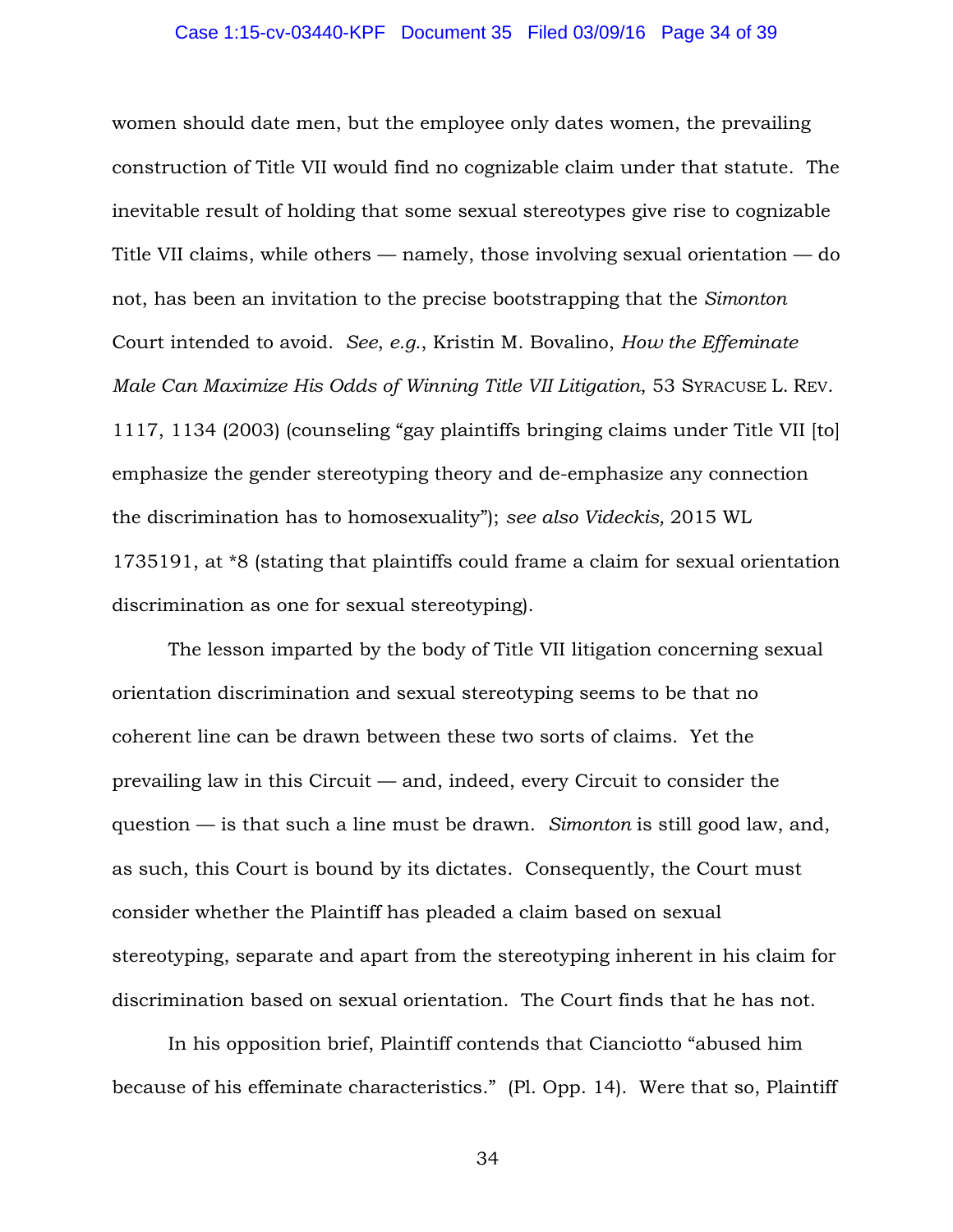### Case 1:15-cv-03440-KPF Document 35 Filed 03/09/16 Page 35 of 39

could likely state a cognizable Title VII claim under Second Circuit law; Plaintiff's pleadings fail, however, to support an inference of discrimination based on a perception that he was overly effeminate. Plaintiff's brief argues that Cianciotto "accused him of being especially effeminate and that he is a 'bottom' and a 'poof'" because he was insufficiently masculine, but — Plaintiff's use of quotation marks around "poof" notwithstanding — no such name-calling is attributed to Cianciotto in the FAC. (Pl. Opp. 14). Rather, the terms "bottom" and "poof" refer to Plaintiff's *own* characterization of the Muscle Beach poster, which depicts Plaintiff in what he repeatedly describes as the "gay sexual receiving position." (FAC ¶¶ 34, 45).

Plaintiff additionally states that Cianciotto told a coworker that Plaintiff was "effeminate and gay so he must have AIDS." (FAC ¶ 30 p.9). This is the sole mention of Plaintiff as effeminate or otherwise non-conforming to traditional gender norms in the whole of the FAC; it alone cannot serve to transform a claim for discrimination that Plaintiff plainly interpreted — and the facts support — as stemming from sexual orientation animus into one for sexual stereotyping. (*See, e.g., id.* at ¶ 33 ("Cianciotto became openly resentful and hostile towards Plaintiff *because of his sexual orientation*" (emphasis added)). *See also Trigg* v. *N.Y.C. Transit Auth.*, No. 99 Civ. 4730 (ILG), 2001 WL 868336, at \*6 (E.D.N.Y. July 26, 2001) (noting that plaintiff's words and his own perception of the import of the alleged harasser's taunts "compel the conclusion that sexual orientation and not gender stereotyping are the *sine qua non* of his grievance").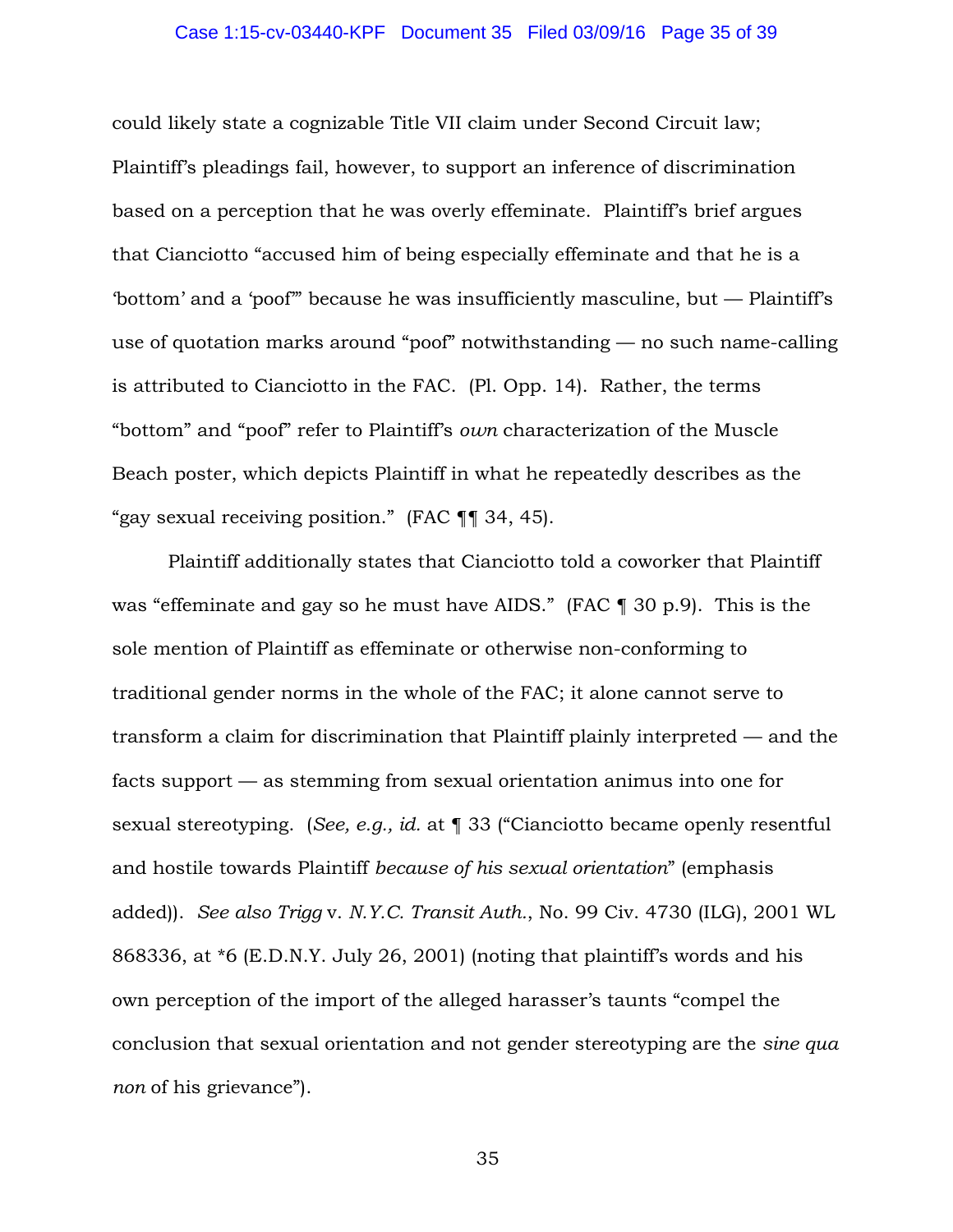### Case 1:15-cv-03440-KPF Document 35 Filed 03/09/16 Page 36 of 39

While Plaintiff provides virtually no support in his FAC for an allegation of discrimination based on sexual stereotyping, he provides multiple illustrations of Cianciotto's animus toward gay individuals. The FAC notes, for instance, the fact that "[m]ost of [the] pictures [Cianciotto] drew were of men fornicating, and they always involved a gay employee"; that he repeatedly expressed a belief that gay men were reckless and disease-prone; and that he commented at a meeting that he did not want an advertisement to be "too gay." (FAC ¶ 30 p.9). All of these examples lend further support to the inference that Cianciotto's harassment was motivated by sexual-orientation-based discriminatory animus, not sexual stereotyping.

The Muscle Beach poster arguably provides an exception to the overall lack of sex-based stereotyping implicit in Cianciotto's actions, as it does indeed place Plaintiff's face on a woman's body, perhaps thereby implying that Plaintiff is effeminate. The Court must, however, consider Plaintiff's FAC as a whole, and nearly every other instance of discrimination alleged by Plaintiff involves a characterization of Plaintiff not as effeminate, but as overtly (indeed, overly) masculine. For instance, Cianciotto is alleged to have said to Plaintiff at a meeting, "Your muscles are big," and "Everybody look at Matt's muscles," and all three of Cianciotto's whiteboard drawings of Plaintiff depict Plaintiff as shirtless and "muscle bound"; one of them depicts Plaintiff with a large, erect penis. (FAC ¶¶ 30 p.7, 34 & Ex. B). Additionally, Plaintiff alleges no facts suggesting that he speaks, dresses, or otherwise behaves in a particularly effeminate manner, nor any facts, beyond possibly the single movie poster, to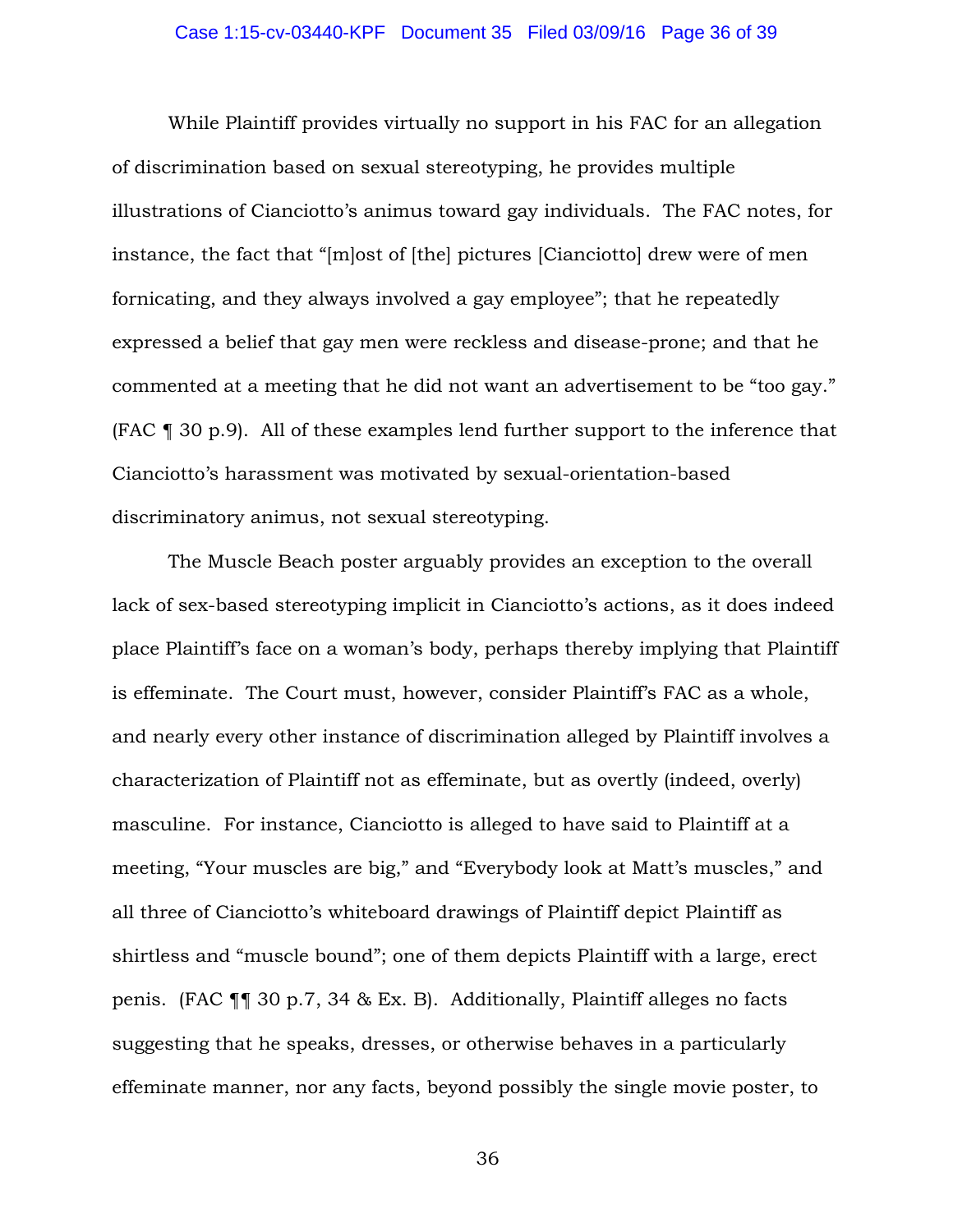### Case 1:15-cv-03440-KPF Document 35 Filed 03/09/16 Page 37 of 39

suggest that Cianciotto's behavior arose from a perception of Plaintiff as insufficiently masculine. Plaintiff *does*, however, allege that he presents himself as "openly gay," and that this triggered nearly immediate hostility and resentment in Cianciotto. (*Id.* at ¶¶ 11, 33).

In short, the Court has "no basis in the record to surmise that [Plaintiff] behaved in a stereotypically feminine manner and that the harassment he endured was, in fact, based on his non-conformity with gender norms instead of his sexual orientation." *Simonton*, 232 F.3d at 38. The Court *could* latch onto the single use of the word "effeminate" and the depiction of Plaintiff's head on a woman's body, strip these facts of the context provided by the rest of the FAC, and conjure up a claim for "sexual stereotyping." But while the ends might be commendable, the means would be intellectually dishonest; the Court would obliterate the line the Second Circuit has drawn, rightly or wrongly, between sexual orientation and sex-based claims. In light of the EEOC's recent decision on Title VII's scope, and the demonstrated impracticability of considering sexual orientation discrimination as categorically different from sexual stereotyping, one might reasonably ask — and, lest there be any doubt, this Court is asking — whether that line should be erased. Until it is, however, discrimination based on sexual orientation will not support a claim under Title VII; Plaintiff's Title VII discrimination claim must therefore be dismissed.

## **F. The Court Declines to Exercise Supplemental Jurisdiction Over Plaintiff's Additional State and Local Claims**

Where a federal district court dismisses the causes of action over which it has original jurisdiction, that court then has discretion regarding whether to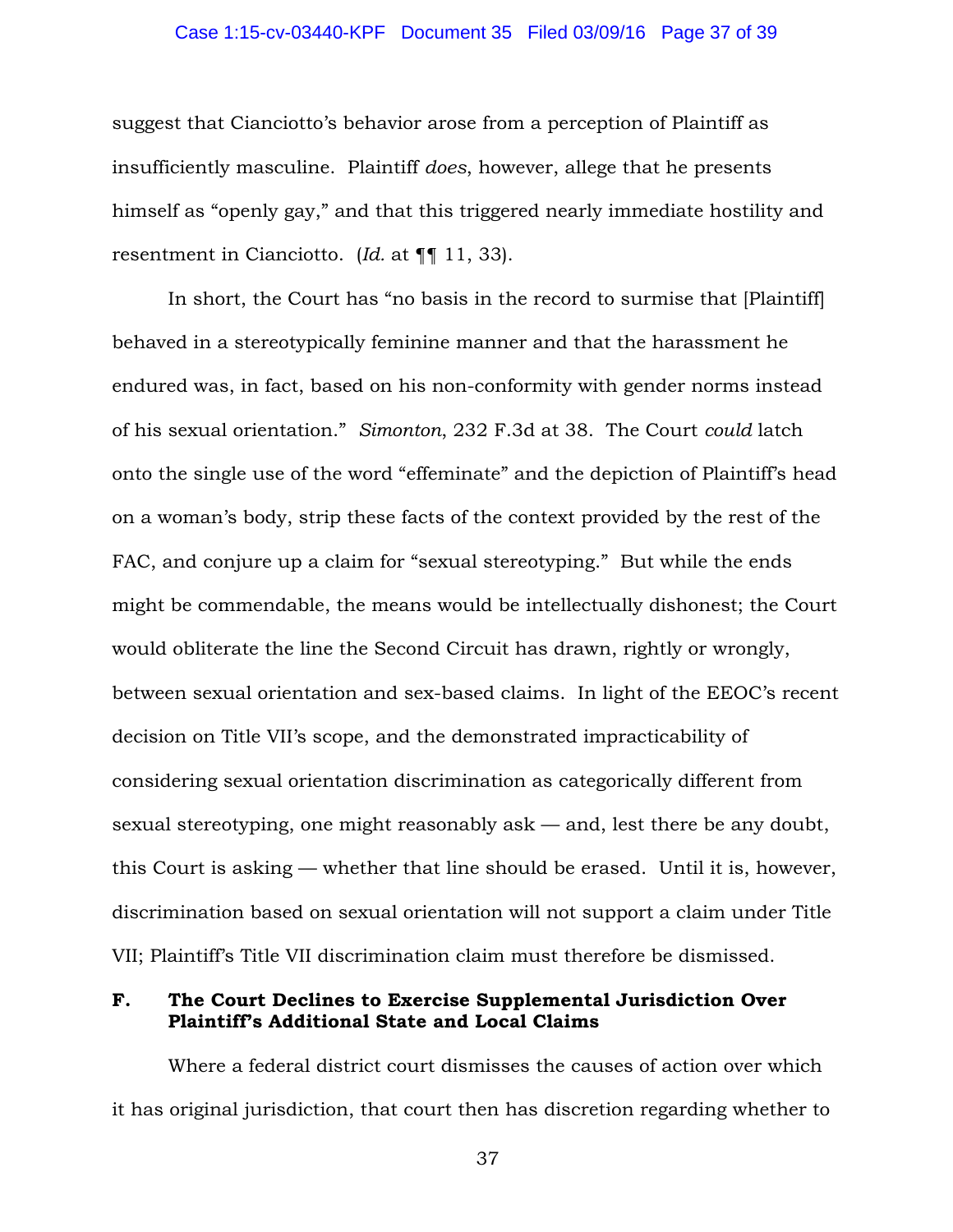exercise supplemental jurisdiction over the plaintiff's remaining state-law claims. 28 U.S.C. § 1367(c)(3). "[I]n the usual case in which all federal-law claims are eliminated before trial, the balance of factors to be considered under the pendent jurisdiction doctrine — judicial economy, convenience, fairness, and comity — will point toward declining to exercise jurisdiction over the remaining state-law claims." *Pension Benefit Guar. Corp. ex rel. St. Vincent Catholic Med. Ctrs. Ret. Plan* v. *Morgan Stanley Inv. Mgmt. Inc.*, 712 F.3d 705, 727 (2d Cir. 2013) (citation and quotation marks omitted); *see also In re Merrill Lynch Ltd. P'ships Litig.*, 154 F.3d 56, 61 (2d Cir. 1998) ("[W]hen the federal claims are dismissed the 'state claims should be dismissed as well.'" (quoting *United Mine Workers of Am.* v. *Gibbs*, 383 U.S. 715, 726 (1966))).

In addition to the claims resolved *supra*, Plaintiff claims sexual orientation discrimination under the NYSHRL and NYCHRL; disability discrimination under the NYCHRL; New York State and New York City liability for aiding and abetting the foregoing discrimination; slander *per se*; intentional infliction of emotional distress; breach of contract; and violations of the New York Labor Law. (FAC ¶¶ 105-35, pp. 24-25). In light of the Court's dismissal of Plaintiff's federal-law claims; the early stage of the litigation; and the multiple issues of state law implicated by Plaintiff's remaining claims, the Court declines to exercise supplemental jurisdiction over these non-federal causes of action. *See, e.g.*, *Vuona* v. *Merrill Lynch & Co.*, 919 F. Supp. 2d 359, 393 (S.D.N.Y. 2013) (disposing of a plaintiff's Title VII and NYSHRL claims because an identical standard applies, but declining to exercise supplemental